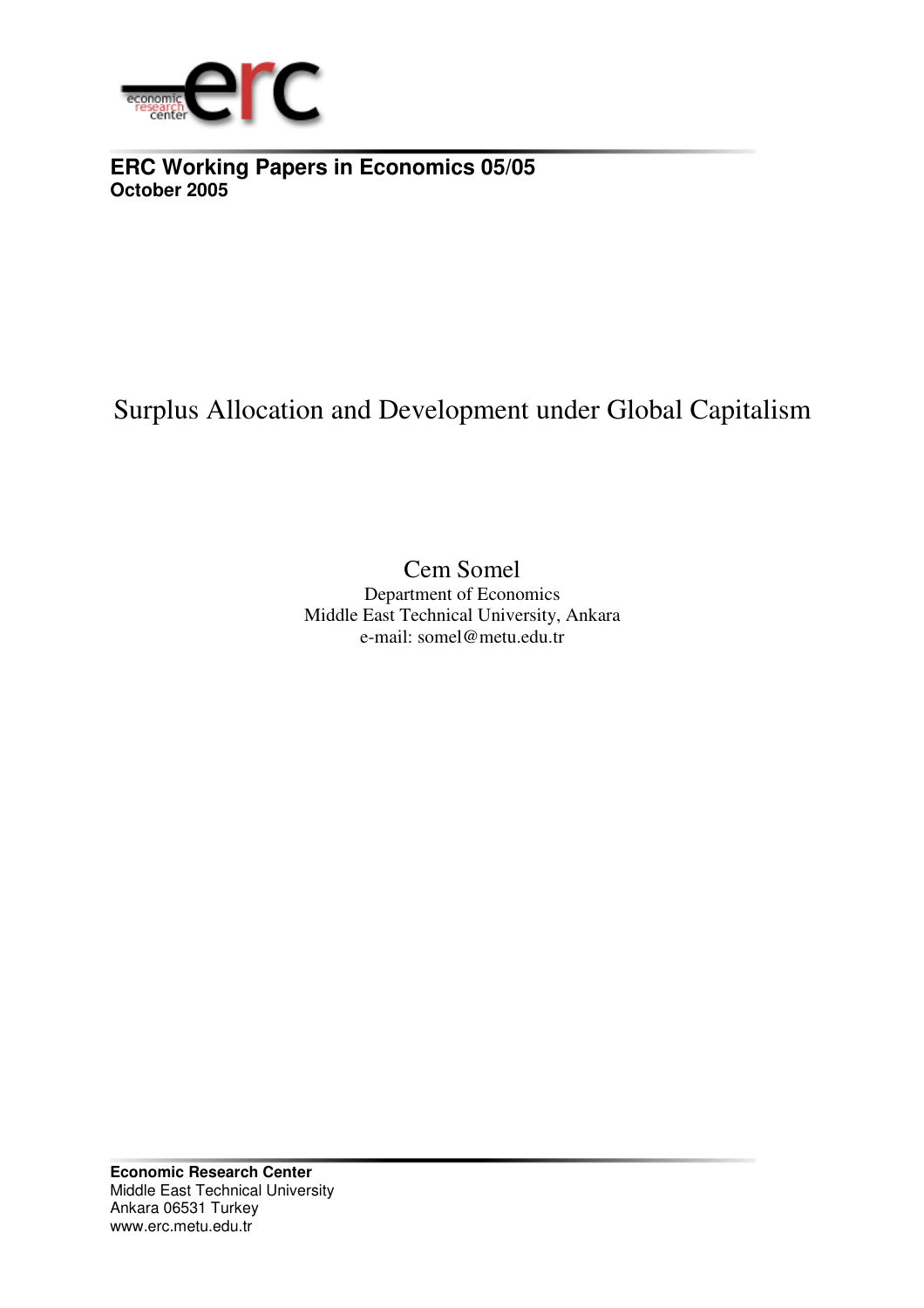# **Surplus allocation and development under global capitalism** ∗

#### **1**

Mainstream thinking in economics currently tends to describe the problem of economic development as one of differential economic growth across space; a differential which is ascribed to seizing or missing opportunities to solicit foreign investment, to attract subcontracting orders, to upgrade activities in value chains and to grow by exporting. This approach to development overlooks the mounting case-bycase evidence on the lope-sided distribution along value chains (Gereffi 1989: 525; Gereffi 1994: 102-3; Feenstra 1998: 36; Kaplan and Kaplinsky 1999: 1794; Chossudovsky 1998: 87-90; Figueroa 1996: 37, 39; Talbot 1997: 18<sup>1</sup>; Dikmen 2000: 215, 243). The evidence raises questions concerning the international distribution of the 'gains from trade' and suggests that, if international growth differentials are driven by international distribution mechanisms rather than the other way round, then the development issue demands greater attention to global distribution mechanisms.

Economic development involves fixed capital accumulation. The capacity to undertake fixed investment in underdeveloped countries that import capital goods depends on these countries' terms of trade, as much as on their efforts to save and export. Institutionalist economists, aware of the importance of the terms of trade for accumulation, have been careful to qualify their own recommendations for strategic trade and industrial policies in that such policies might be self-defeating at the global level, since implementation of export-based upgrading policies among many

<sup>\*</sup> I owe thanks to Dr. Ahmet Haşim Köse and to Mr. Tuncel Öncel for comments that helped improve the paper.

<sup>&</sup>lt;sup>1</sup> Page number on internet version.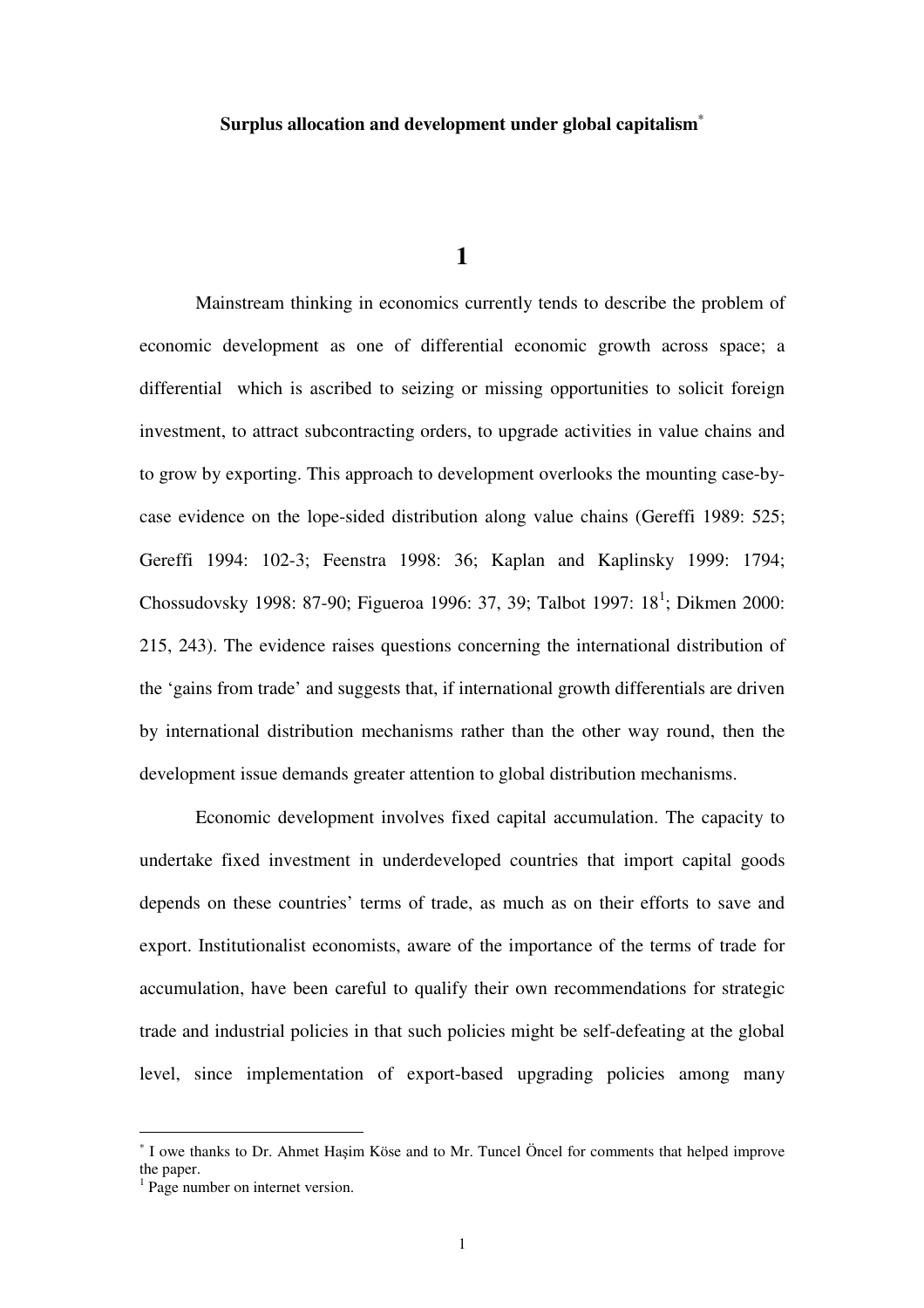underdeveloped countries may cause a general deterioration of the terms of trade (UNCTAD 1996, Part Two Chapter III; UNCTAD 2002, Part Two Chapter IV; Mayer 2003).

Hence a framework apposite for studying the global distribution of investible resources is necessary to understand the sustenance of differences in per capita incomes between countries. Such a framework should preferably take the global social product as given, and focus on attempts of firms and governments to extract the maximum surplus out of the social product, on the struggle between social groups and nations to appropriate the generated surplus, and on how the surplus is used.

This essay is an endeavour to understand and assess the developmental consequences of global economic integration by focussing on the generation, transfer and utilization of the global surplus. It tries to address the following questions: (1) How does globalization affect surplus generation? (2) Where does the global surplus accumulate? (3) How is the global surplus absorbed? (4) What prospects does this pattern of absorption hold for the capital accumulation needs of poor countries? The essay continues as follows: the second section presents a brief description of the surplus concept, and questions whether the tendency for the share of the surplus in GDP to rise has abated under globalizing capitalism. The third section discusses at an abstract level how the surplus is generated and allocated in internationally organized production. In the fourth section empirical clues on the last question are investigated, which seem to indicate an increasing flow of surplus from periphery to core. The fifth section takes up the problem of surplus absorption and juxtaposes the rising consumption of the surplus in the core with the fixed capital formation in the periphery. Section six concludes.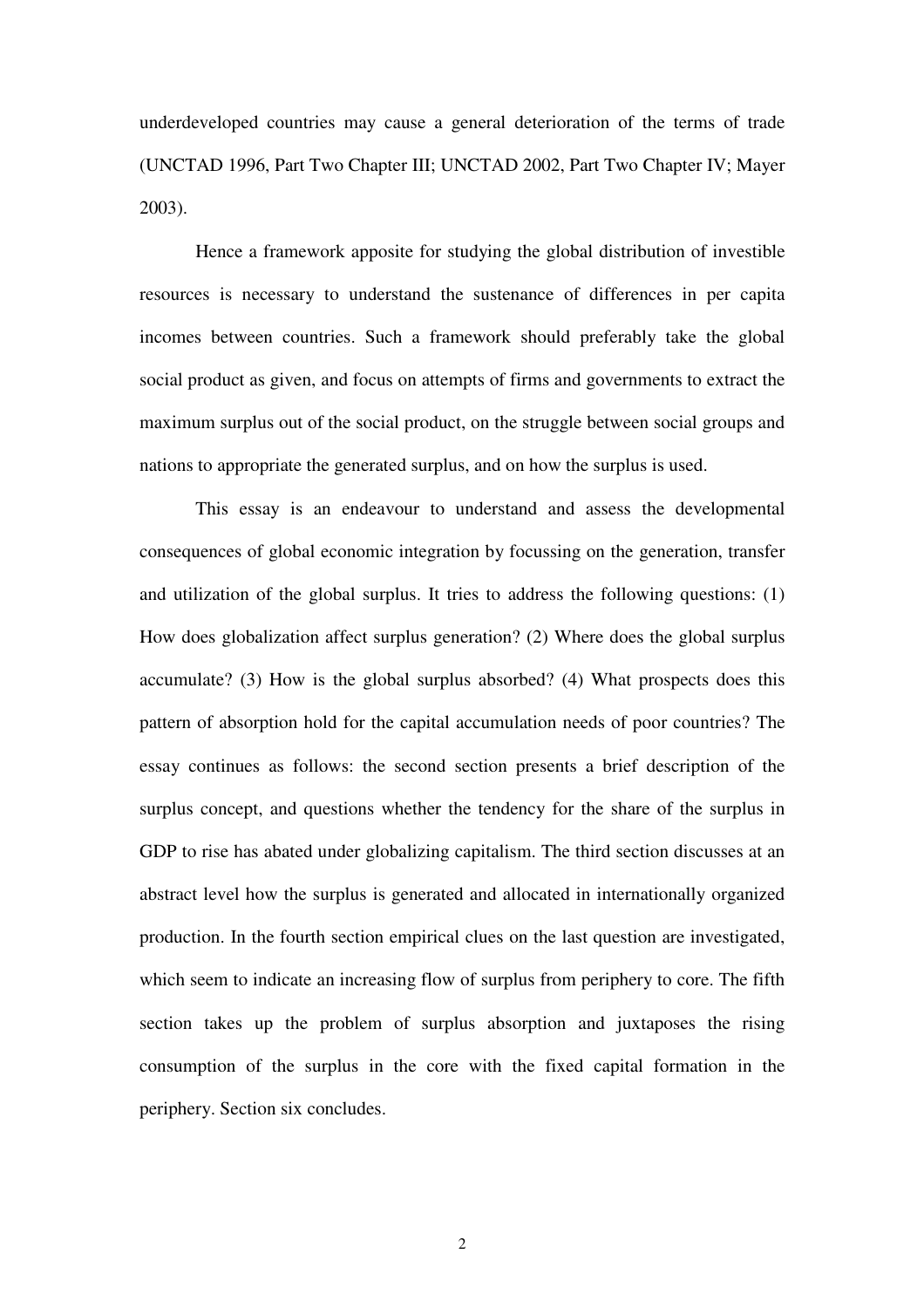**2**

It seems useful to begin by reviewing the theoretical framework we will employ. The social surplus is a basic concept of classical political economy which has been revived in the post-war period by Paul Baran and Paul Sweezy.<sup>2</sup> They defined it as

... the difference between what a society produces and the costs of producing it. The size of a surplus is an index of productivity and wealth, and of how much freedom a society has to accomplish whatever goals it may set for itself. The composition of the surplus shows how it uses that freedom: how much it invests in expanding its productive capacity, how much it consumes in various forms, how much it wastes and in what ways. (Baran and Sweezy, 1966: 23).

The surplus can be calculated in alternative ways. One is to estimate the necessary costs of producing the national product, and to deduct the costs from the national product. This raises the conceptual problem of calculating the necessary costs of production. Some of the outlays recorded as costs by firms (such as outlays for superficial product differentiation and advertising) may be unnecessary from the social viewpoint. Hence the determination of the necessary costs is crucial for this first method. A second method is to estimate the various expenditures absorbing the surplus (non-essential consumption, investment etc.) and to add them up.

The difficulties of estimating the surplus at the global level either way are obvious.<sup>3</sup> This paper does not attempt to estimate the global surplus produced, but uses available statistics to make conjectures about *trends* in the generation and the disposal of the surplus.

 $2^2$  Baran and Sweezy made the surplus a measurable concept. Lippit (1985), Danielson (1990), Yeldan (1995) provide similar definitions and descriptions of the concept. A more general theoretical presentation of the classical surplus approach can be found in Garegnani (1988).

 $3$  There are surplus estimations for the US (Philips 1966, Stanfield 1973, Dawson and Foster 1992 and Lippit 1992) and one for Turkey (Somel 2003). Baran reports estimations of potential surplus hypothetical surplus that could be produced in full employment- for a number of underdeveloped countries (1967: 227). Other work on the surplus in underdeveloped countries include Lippit (1988), Kanth (1987), Danielson (1990), Yeldan (1995).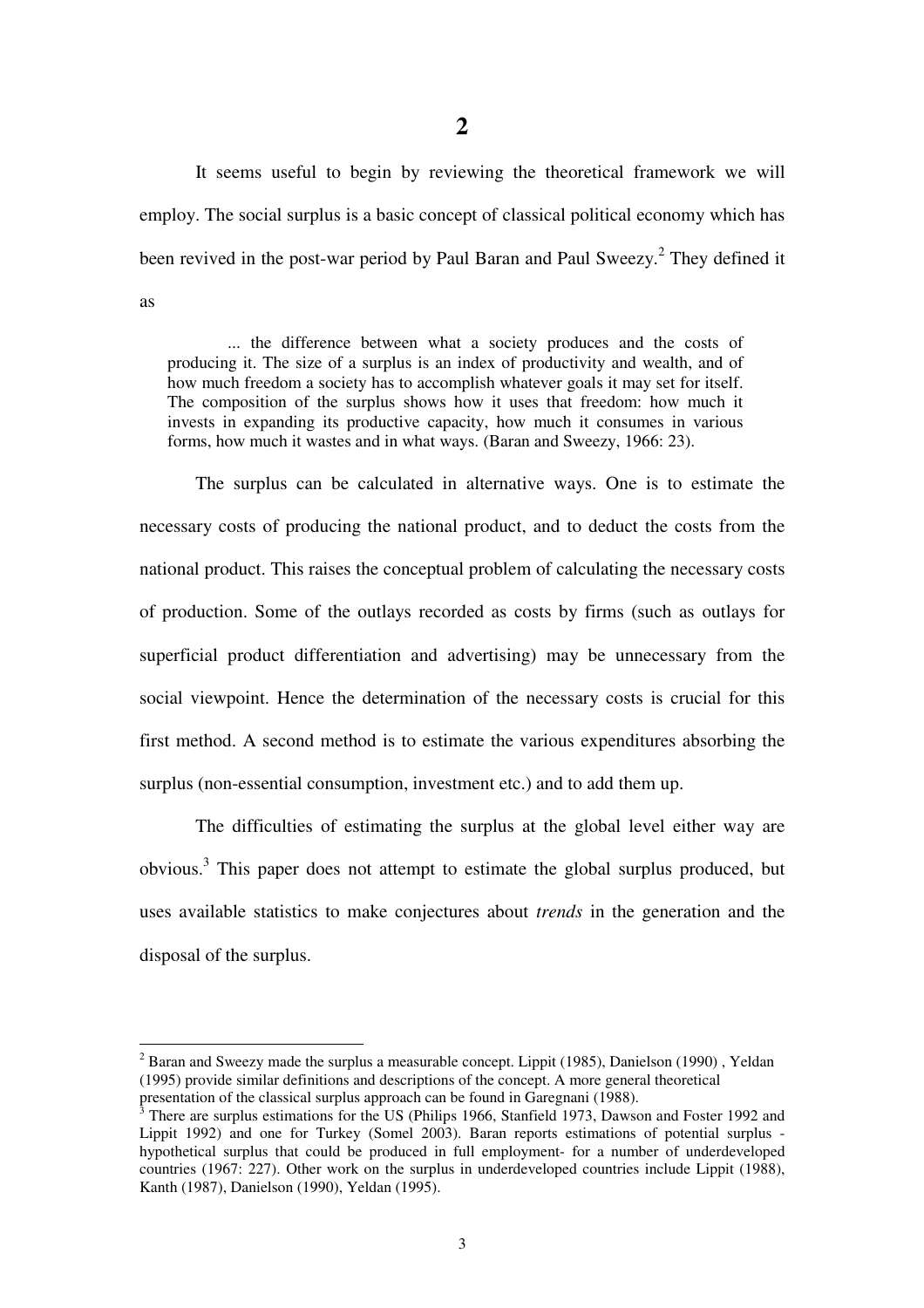The re-elaboration of the surplus concept in the post-war period is connected to the evolution of certain features of capitalism. In *Monopoly Capital* (1966) Baran and Sweezy argued that capitalism had made a transition from a competitive phase to a monopolistic phase in the twentieth century. In their view, the concentration of capital in giant corporations enables them to fix prices, in contrast to nineteenth century capitalists who worked under more intense competition. These giant corporations set their sales prices by adding mark-ups to production costs. Such price setting gives the corporations control over the partition of the value added with their workers.

Corporations also strive to increase their profits by reducing their production costs. On the macroeconomic plane, the general endeavour to reduce production costs (inclusive of labor costs) tends to raise the share of the surplus in GDP. This rising surplus can be sustained only if it is absorbed. The consumption of capitalists, the consumption of employees in non-productive activities (e.g. superficial product differentiation, advertising, litigation etc.), investment and some part of government expenditure (e.g. public investment, military outlays) are the main outlets for absorbing the surplus.

As forty years have elapsed since the above framework was formulated, it is legitimate to ask: has the increasing ratio of trade to global output in the last decades of the twentieth century impaired the diagnosis of Baran and Sweezy with regard to the monopolization of capital, and with respect to the inclination for the surplus in GDP to increase? Has increasing trade and integration of markets raised competitive pressures so as to restrict the pricing latitude of industrial conglomerates?

The immediate effect of global trade expansion obviously must be to increase overall competition, as greater numbers of firms would come to compete in formerly

4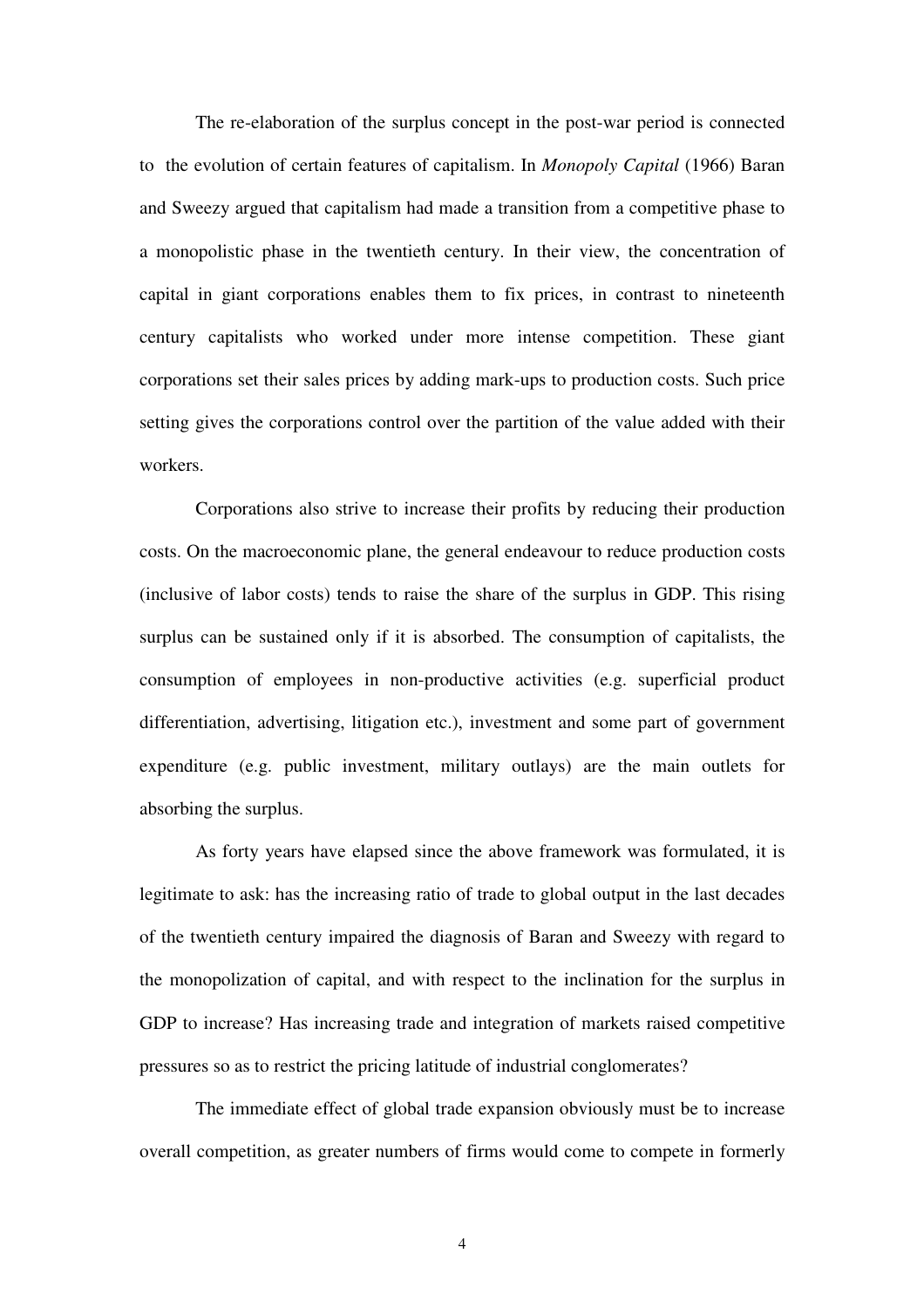segregated markets. But a countervailing effect would emerge when large firms with greater financial resources and organizational advantages eliminate smaller firms (as happens when large transnationals take on firms of peripheral countries in opened markets).

Another countervailing trend to the competition-enhancing effect of trade expansion is mergers and acquisitions, on which there is evidence in the core countries. Statistics show that in the US the number of merger and acquisition 'deals' have risen in a wave in 1965-73, in another wave in 1981-89 and between 1992 and 2000 (USBancorp 2001-3 : 4). The advent of the euro triggered a boom in crossborder megamergers in Europe, an increase of 87% from 1998 to 1999 (*Time Europe,* February 14, 2000). Overall, "[a] powerful trend increase in the extent of firm level concentration of global markets share could be observed in industries as diverse as aerospace and defence, pharmaceuticals, automobiles, trucks, power equipment, farm equipment, oil and petrochemicals, mining, pulp and paper, brewing, banking, insurance, advertising, and mass media" (Nolan 2003: 302-3). 4 Indications are that the competition-enhancing effect of trade is balanced (perhaps even overwhelmed) by the monopolizing effect of the centralization of capital, which may sustain the ability of large corporations to control the market prices of their products.

On the other hand, if mergers and acquisitions imply an increase in the average size of the workforce of corporations, this could stimulate a counterbalance to corporate power by higher unionization and worker militancy. However, the increasing mobility of capital, goods and services on the one hand, and unemployment on the other is weakening unionization in the core countries, and making workers accept temporary employment, part-time employment, flexibility in hiring and

<sup>4</sup> Frequent reports in *The Economist* (February 19, 2004; April 7 2005; July 14, 2005; September 1, 2005; September 8, 2005) testify to an ongoing boom in M&A activities in the US and Europe.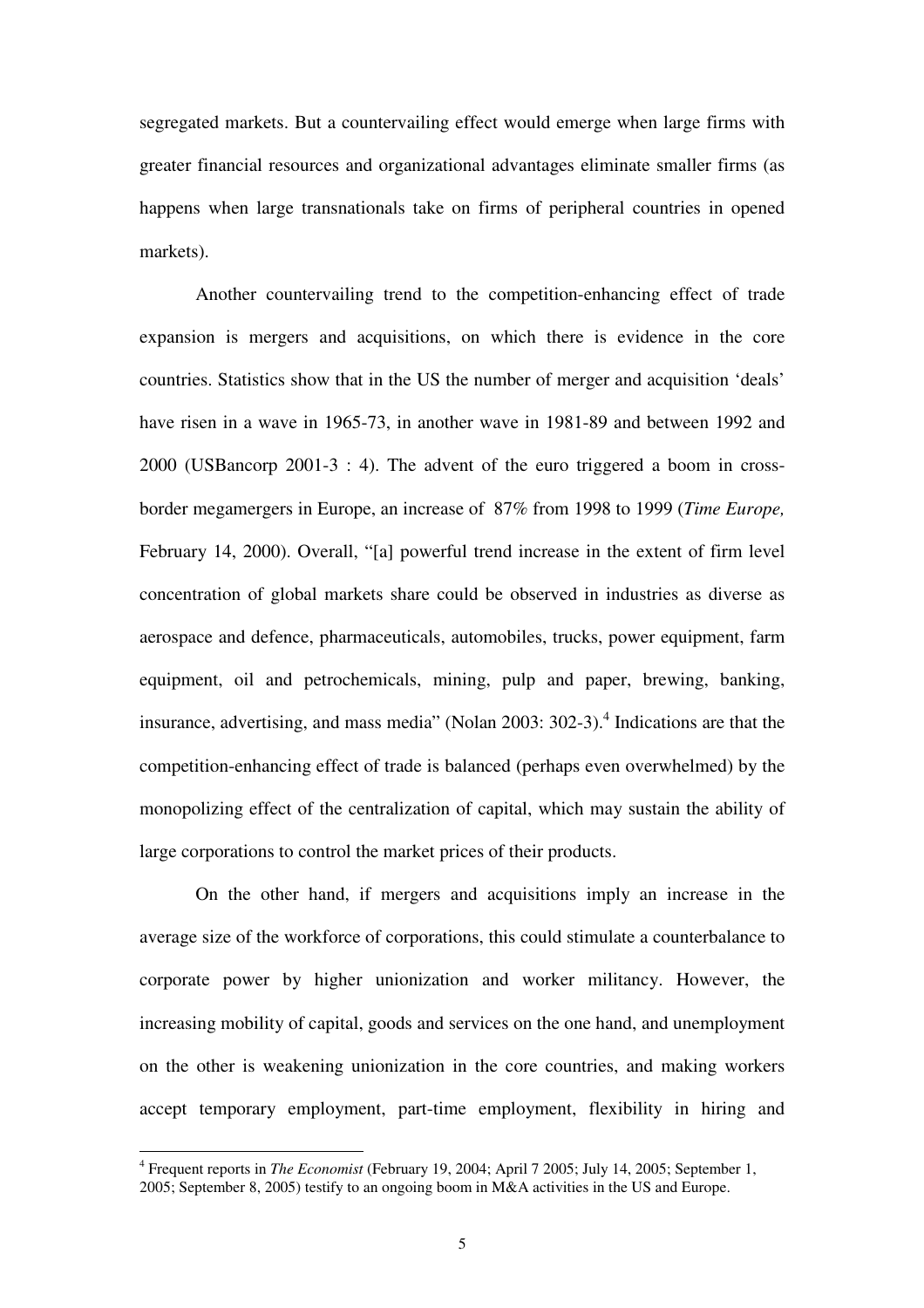dismissing, flexible working days and weeks, and flexibility in assigning tasks in the workplace (Walby 2000).<sup>5</sup> Increasing flexibility in labor relations shifts various risks related to the product markets and the associated costs from firms onto workers. Enhanced flexibility cannot but boost gross profits. Hence the trend towards increased flexibility in labor practices clearly implies increased surplus generation for given output in individual countries*.*

The neoliberal global reform agenda also includes measures to increase surplus generation through fiscal and institutional reforms, both in developed and underdeveloped countries. Lowering taxes on corporate profits, capital gains and high incomes; increasing taxes on consumption; raising fees on public services and privatization of these services, of utilities and of social security – all these policies aim at disburdening the high income earners and property owners of contributing to financing essential services for the maintenance of the labor force (Jones  $2001: 13$ ).<sup>6</sup> These reforms also contribute to increasing the share of surplus in total output.

In brief, in the era of neoliberal policies evidence does not seem to suggest that the tendency for the share of surplus in GDP to rise in individual countries may have waned. If so, what is happening to the surplus generated in international production?

<sup>&</sup>lt;sup>5</sup> See JIL (2004: 58) for the unionization rate decline in Japan over 1945-2003; JIL (2000) for the unionization rate decline in Japan, US, Germany (1985-1997) and the UK (1990-1997); Friedman (2005: Table 4) for the decline in the unionization rate in the US 1953-2000 and the decline in combined unionization rate in Canada, France, Germany, Italy, Japan and the UK 1980-1990. The weakness of labor and trade unionism in most peripheral countries needs no substantation.

<sup>&</sup>lt;sup>6</sup> Privatization of socially owned assets and services is a tendency of capitalism that stretches back to the sixteenth century English enclosures, a tendency that was driven off course by Keynesian policies in the twentieth century (Nasser 2003). Shaikh (2003) shows that the 'net social wage' has been a small fraction of GDP in the major industrialized countries in the 1980s and 90s. Privatization is penetrating the most vital services, provoking sharp social responses, as in the water crisis in Bolivia in 2000 (Gosh 2003; Moberg 2004).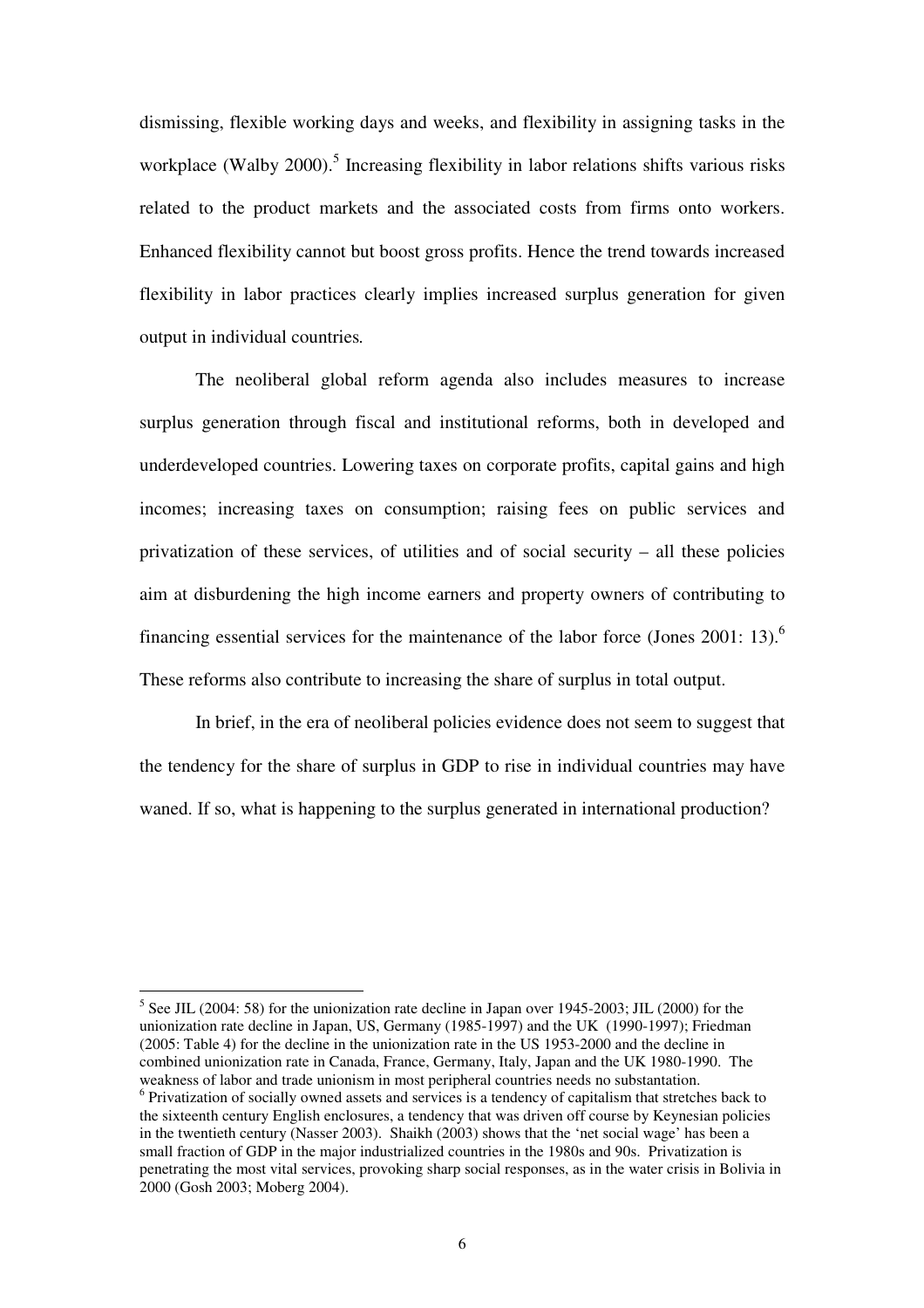**3**

Baran and Sweezy argued (1968; Baran 1952, 1967) that the surplus of underdeveloped countries had been and was being drained away to the centers of the world-system. Their description of core firms' overseas activities in *Monopoly Capital* can be read as a description of offshore outsourcing activities today if one replaces 'subsidiary' with 'suppliers' (1968: 200):

What they [giant multinational corporations] want is monopolistic control over foreign sources of supply and foreign markets, enabling them to buy and sell on specially privileged terms, to shift orders from one subsidiary to another, to favour this country or that depending on which has the most advantageous tax, labour and other policies...

The authors' view was that imperialism had a two-fold function with respect to the surplus: finding cheap foreign sources of supply (which increases the surplus in the home country), and using other countries' markets as outlets (which helps absorb the surplus of the home country).

A major motive of transnational companies in their current practice of outsourcing parts of production to underdeveloped countries is to cut production costs, hence to increase gross profits. When the corporation of a core country decides to outsource its production to a peripheral country, or when it shifts its sources of supply of intermediate inputs to a peripheral country, this increases global surplus creation. Global output remains the same, the costs of producing it decline.<sup>7</sup> For the firm, the effect of offshore outsourcing is the same as if it were to reduce its own (inhouse) costs of production, or were to outsource to a cheap supplier in the home economy. If the workers in the core country dismissed due to the offshore outsourcing find newly created jobs and continue to produce surplus, then global output increases and surplus creation increases *a fortiori*. If the workers dismissed due to the

<sup>&</sup>lt;sup>7</sup> Here the implication is that integration of national economies through trade is reducing the 'necessary' costs of production' which is taking the attribute of a global concept.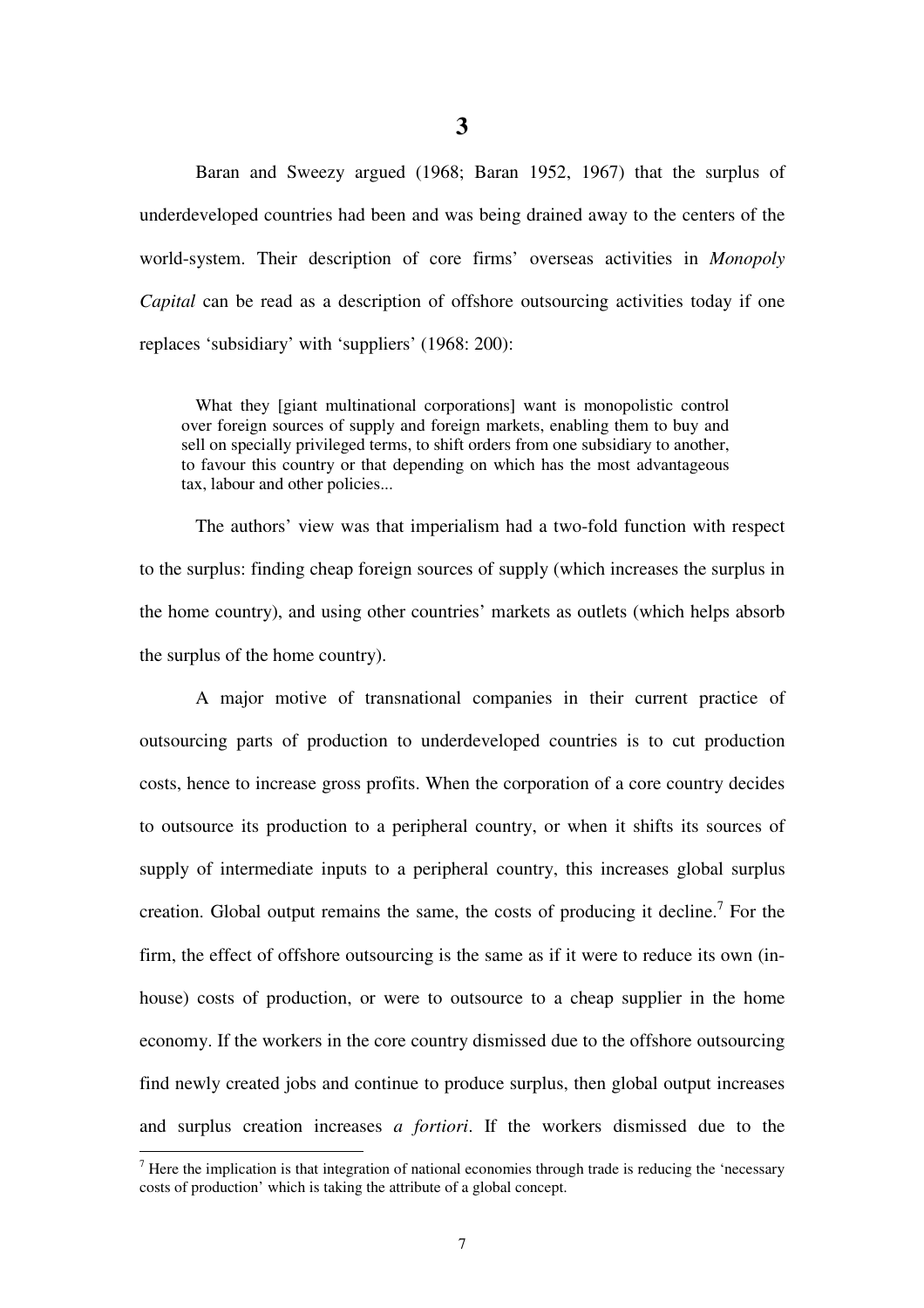outsourcing remain unemployed, then their consumption (provided by family, unemployment benefits etc.) absorbs part of the surplus produced by other workers in employment. Should the supplier in the peripheral country expand her production to meet the order under subcontract, there will also be some increase in surplus creation in the peripheral country. In this case the total increase in surplus may accrue to both countries' economies - in indeterminate proportions.

Rough estimates suggest that by outsourcing globally a multinational firm may be able to lower its costs by as much as 50-70% (*The Economist,* 2004: 4). The McKinsey institution estimates that for every dollar American firms spend on services from India, the US economy receives between \$1.12 and \$1.14 in benefits (Drezner 2004). Of that dollar spent in India only part contributes to surplus generation in India; the rest is the necessary cost of production. But the \$1.12 accruing to the US is pure surplus.

It is worth noting that the effect of offshore outsourcing on productivity in the core economies is ambiguous. The formula

$$
productivity = sales revenue - material input cost
$$
  
number of workers

shows that an increase in material input cost (due to the increase in outsourced inputs) and a reduction of the in-house workforce (due to outsourcing) may ultimately affect the outsourcing firm's productivity either way. The gains that motivate firms to outsourcing are not gains in labor productivity (which arguably could legitimize outsourcing from a social viewpoint), but gains in gross profits  $-$  i.e. in surplus appropriation.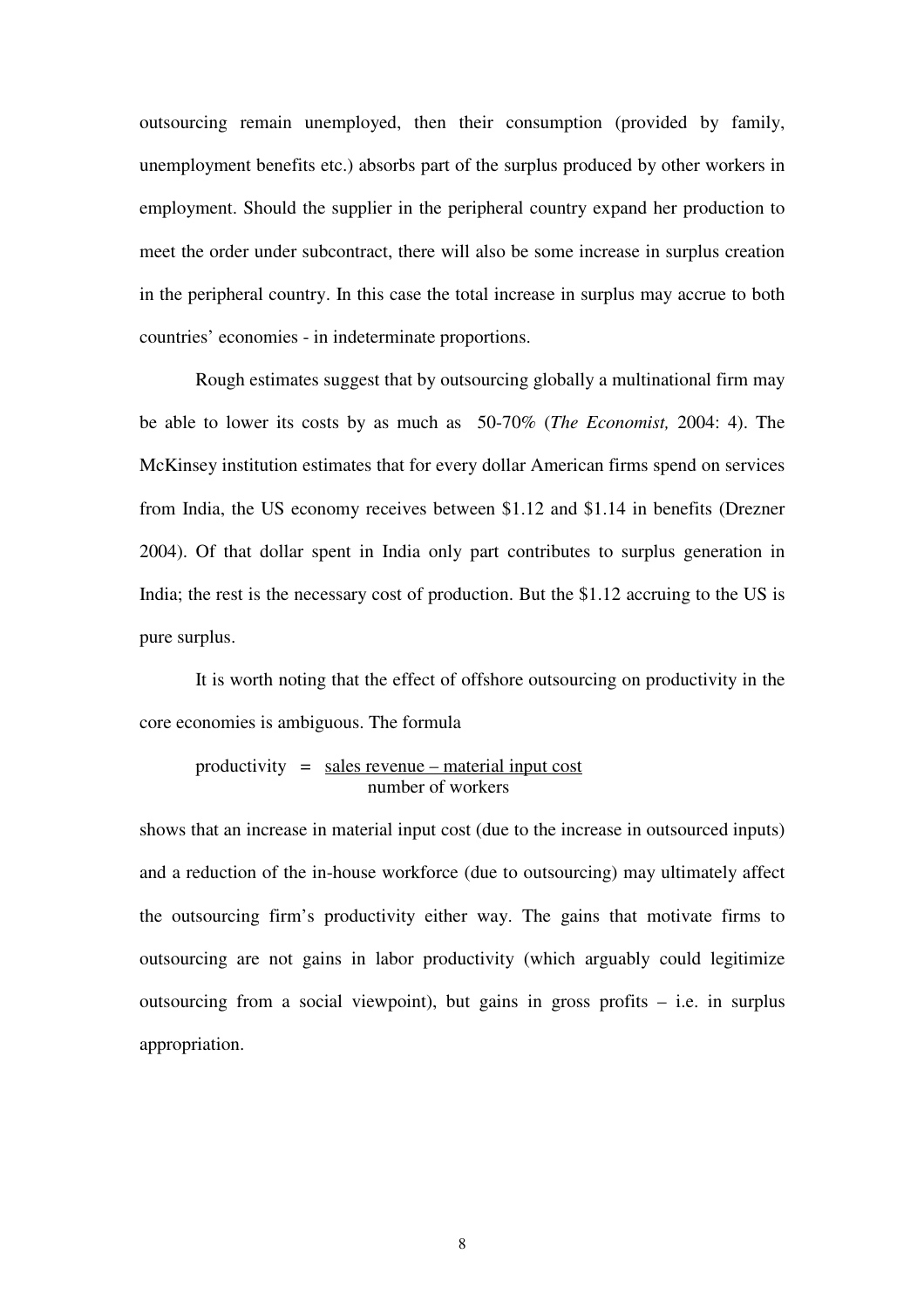To substantiate their argument on the transfers of surplus from the periphery, Baran and Sweezy (1966: 191-201; also Baran 1967: 228-230) showed that the repatriated profits from investment exceeded investment in peripheral countries by core countries' firms, and that investment returns of firms in core countries exceeded their returns in the periphery.

Today we have access to more factual information and analytical tools for gauging international transfers of surplus. The first indicator of surplus flows is trade balances: a country that runs a trade surplus must be transfering net resources (part of its saved surplus) elsewhere. World Bank Indicators show that the high-income countries (and also the high-income OECD countries) have recorded deficits in their trade in goods and services with the low and middle income countries through 1999- 2002 (summary figures in Table 1); hence the periphery has been realizing a net transfer of resources to the core, assuming that prices reflect values of resources.

This recent surplus of the periphery in recorded trade might not accurately reflect the magnitude of the real transfer if the prices of peripheral exports were increasing at a higher rate than the prices of core exports. However, evidence suggests the converse. In a recent study investigating the terms of trade of twenty-six developing countries Ram (2004: 251) found that "[w]hile there are some cases of positive trends, the overall scenario is of sizable negative trends for most developing countries over the thirty-year period 1970 to 1999." Another study reports the deterioration of the terms of trade in manufactured commodities for underdeveloped countries in their trade with the EU by an average annual 2.2 percent over 1979-1995 (UNCTAD 1996: 148). Yet another calculation shows an average annual terms of trade deterioration for non-oil exporting developing countries of 1.3 percent for 1982-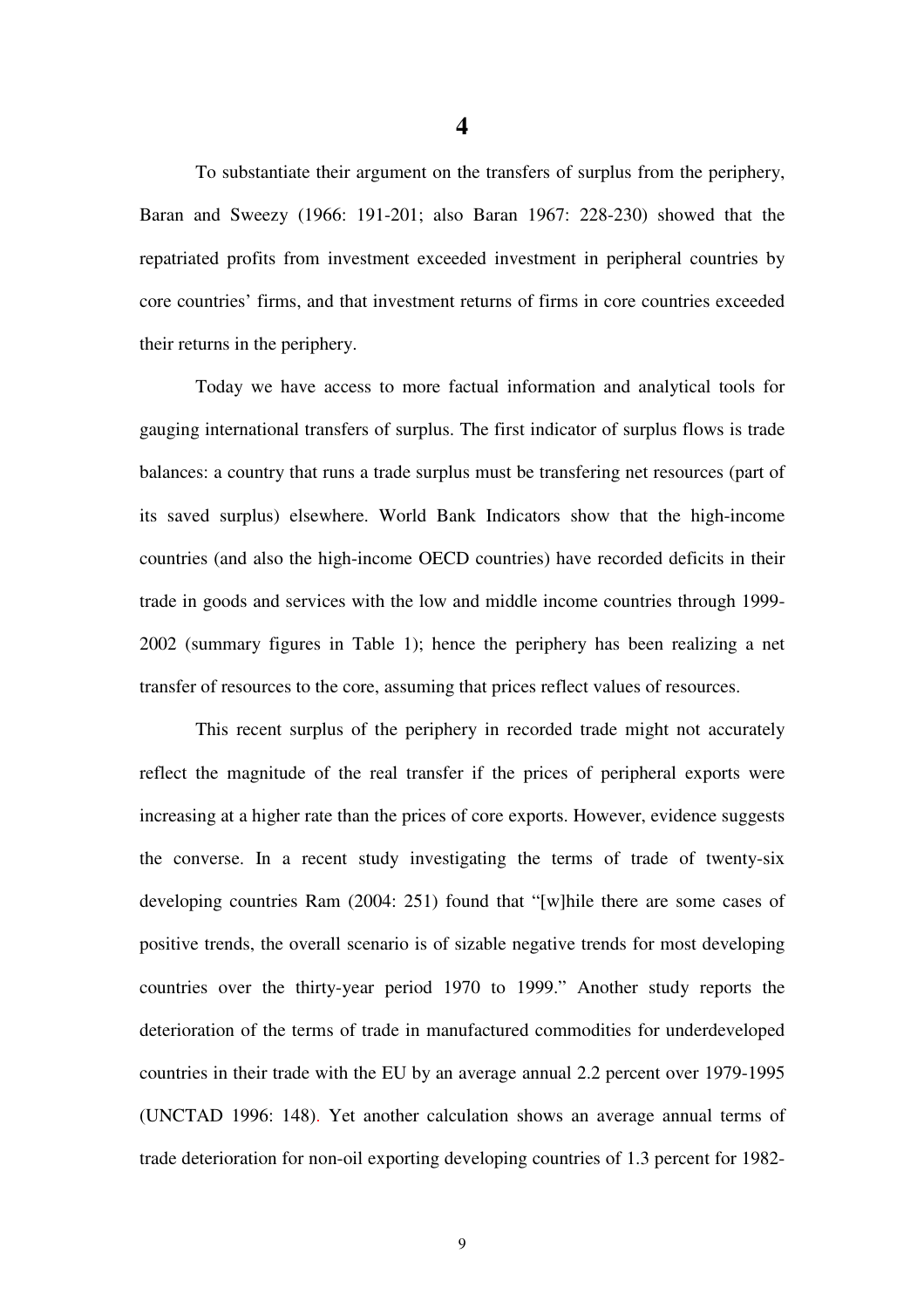1988, and an average annual deterioration of 1.5 per cent for 1989-1996 (UNCTAD 1999: 85). Morisset (1998) highlights the increasing difference between commodity prices in international trade and their prices in developed country markets, suggesting that the increasing spread may be due *inter alia* to the ability of large international trading companies to influence such spreads. He reports that "the spread between world and domestic prices almost doubled in all major commodity markets during 1975-94" (1998: 503). To sum up, in view of the terms of trade deterioration of the periphery, trade balances -whether in surplus or in deficit- tend to underestimate the periphery's actual resource exchange with the core countries.<sup>8</sup>

Changes in the periphery's terms of trade with the core can be tracked to various variables that affect the costs of production in different countries: real wage differences, differences in profit margins, tax policies etc.<sup>9</sup> Another important variable that bears on terms of trade and on resource transfers in core–periphery trade is the undervaluation of underdeveloped countries' currencies with respect to their purchasing power parity. Köhler (1998) has suggested that, as the purchasing power parity exchange rates compiled by international agencies are based on a comparison of prices of a certain basket of goods and services in the US and in other countries, the purchasing power parity figures can be interpreted as, roughly, the price of goods and services in local currency units in other countries that are priced at one dollar in the US. Hence the difference between a currency's purchasing power parity and its

<sup>&</sup>lt;sup>8</sup> Computations of the ecological and natural resource content of trade are not central to this paper but significant from the viewpoint of surplus transfer. A study of the environmental and natural resource content of trade between the developed and underdeveloped countries finds that industrialized countries are in general physical net-importers of natural resources from other world regions. In some material categories (like fossil fuels and basic metal products) "a clear tendency toward an increasing physical trade surplus can be observed" (Giljum and Eisenmenger 2003: 16). The authors highlight the role of declining primary commodity prices in sustaining the imbalance in trade in physical resources. Lipke (2002) and Jorgenson and Rice (2005), using ecological footprint per capita, likewise find a net transfer of ecological capacity through trade from the periphery to the core.

<sup>&</sup>lt;sup>9</sup> Emmanuel (1972) argued that real wage differences are the main determinants of relative prices of the exports of core and periphery; and that differences in profit rates do not play the defining role in these prices.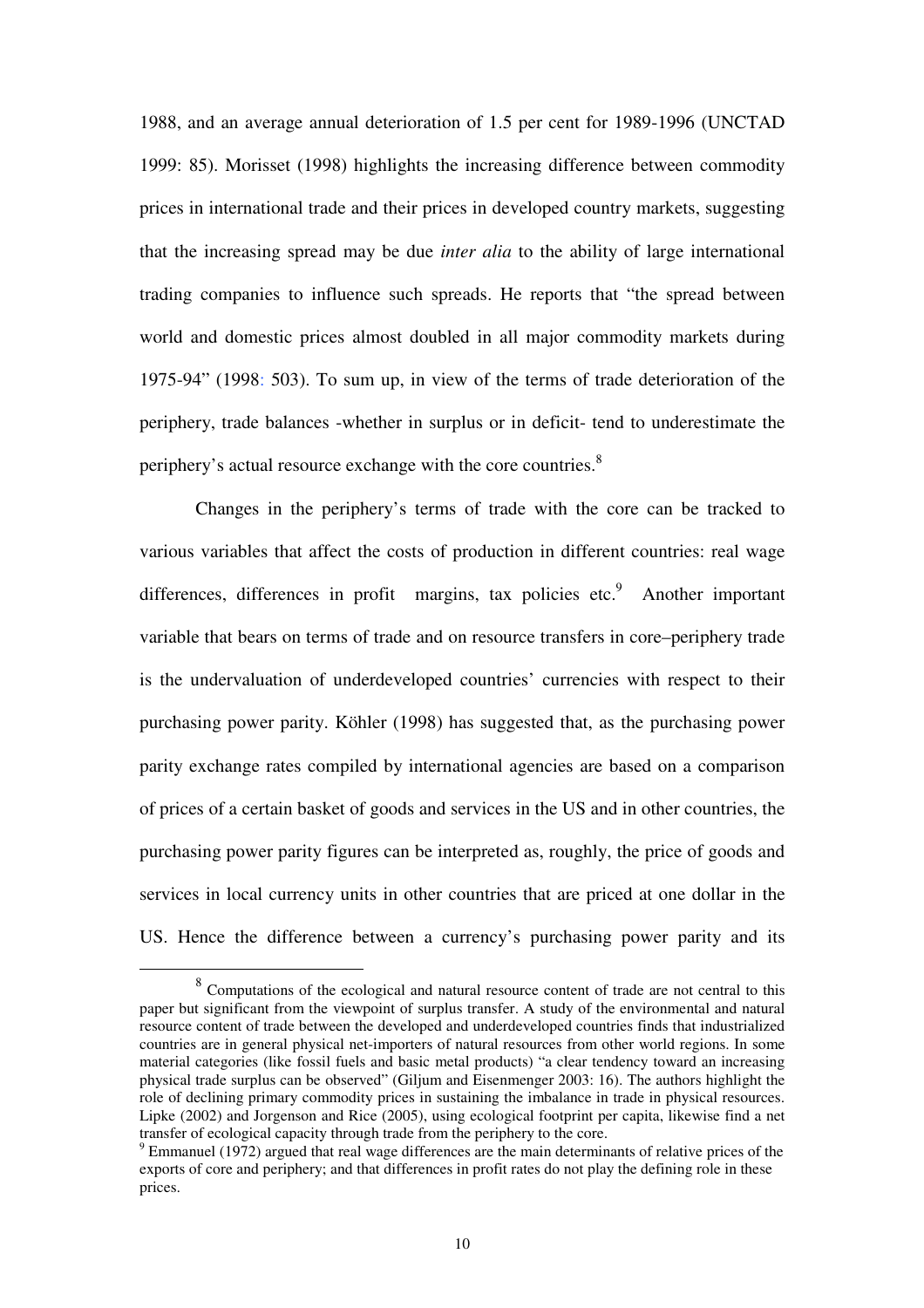market exchange rate to the dollar can be used as a rough measure of the overvaluation or undervaluation of a countries' exports with respect to their values in the US.

## Table 1 External balance in goods and services of country groups (annual average balance; billions current US dollars)

|                                                   |       | 1975-1979 1980-1984 1985-1989 1990-1994 1995-1999 2000-2002 2003 2004 |       |      |       |        |           |          |  |  |  |
|---------------------------------------------------|-------|-----------------------------------------------------------------------|-------|------|-------|--------|-----------|----------|--|--|--|
| High income                                       | $-1$  | $-21$                                                                 | -39   | 86   | 165   | $-71$  | $\cdots$  | $\cdots$ |  |  |  |
| High income: OECD                                 | $-35$ | -67                                                                   | -68   | 49   | 112   | $-159$ | $\ddotsc$ | $\cdots$ |  |  |  |
| Low income                                        | $-14$ | $-27$                                                                 | $-24$ | -19  | $-27$ | -18    | $-25$     | $\cdots$ |  |  |  |
| Middle income                                     | $-12$ |                                                                       |       | $-1$ | $-13$ | 93     | 140       | 127      |  |  |  |
| Source: World Bank, World Development Indicators. |       |                                                                       |       |      |       |        |           |          |  |  |  |

Table 2 shows the deviation of exchange rates from purchasing parities for 20 peripheral countries. Dividing the GDPs in current dollars by GDP in current international dollars highlights the under- or overvaluation of currencies in market exchange rates compared to their purchasing powers. The undervaluation in some of the countries (the South Asian countries, China, Indonesia, Malaysia, Zimbabwe) appears to have been increasing. To note some extreme cases: the average undervaluation of the national currency against the US dollar compared to its purchasing power in 2000-2004 was 78 per cent in Bangladesh and China, and 81 per cent in Vietnam and India.

Table 3 shows the same exchange rate deviation for the currencies of ten major core countries. The dollar exchange rates of the core currencies appear to gyrate around unity; and the figures indicating an undervaluation generally do not approach the extreme degrees seen in underdeveloped countries. It follows that the currencies of underdeveloped countries generally tend to remain undervalued not only with respect to the US dollar, but also with respect to the currencies of the other major core countries. The undervaluation of peripheral countries' exports with respect to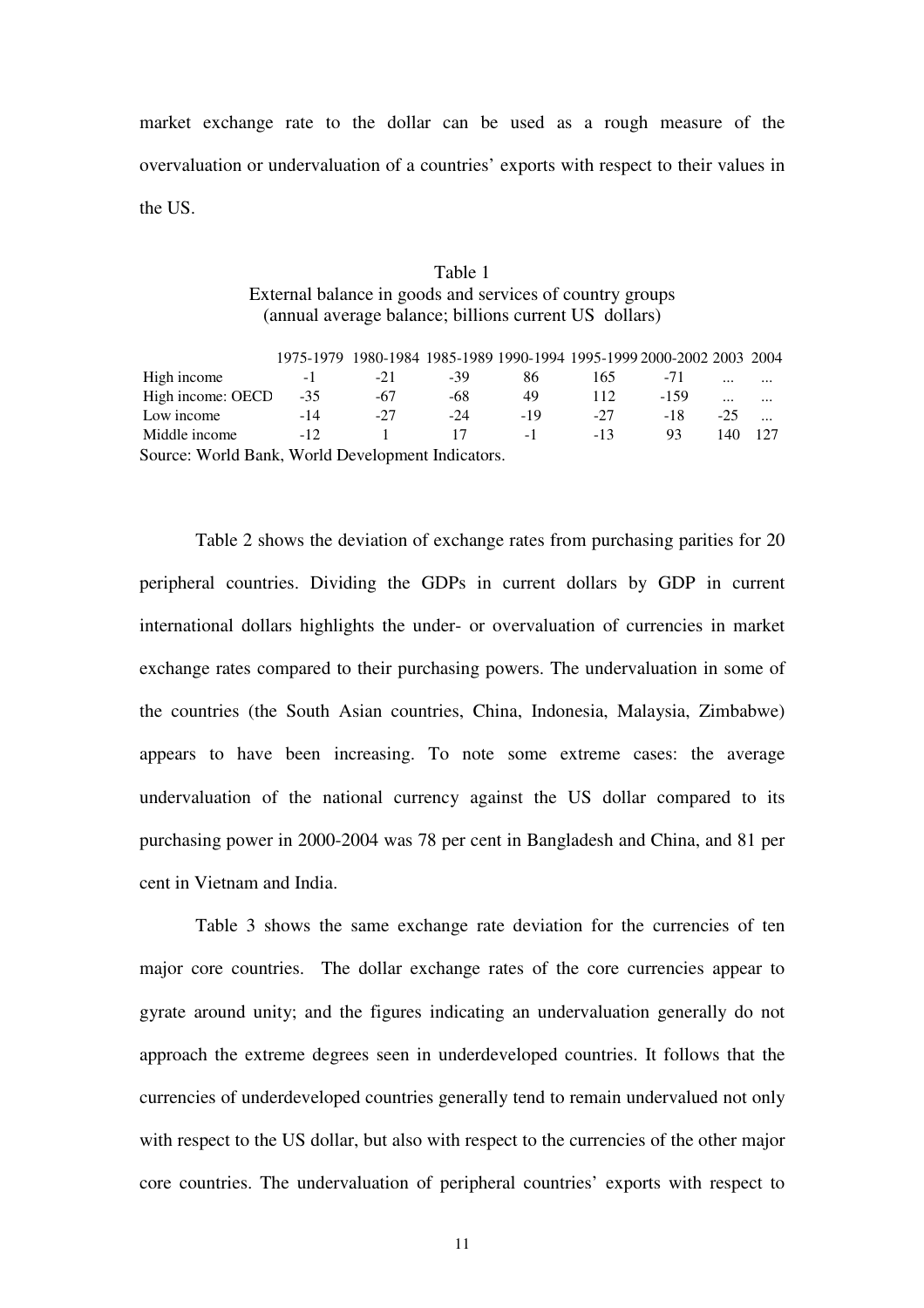their values in the core countries implies that outsourcing production to the periphery generates *an unrecorded flow of surplus* to the economies of the outsourcing firms in

the core.

#### Table 2

# The ratio of GDP at current US dollars to GDP in current international dollars for selected underdeveloped countries

|                |      |          |          |      | 1975-1979 1980-1984 1985-1989 1990-1994 1995-1999 2000-2004 |          |
|----------------|------|----------|----------|------|-------------------------------------------------------------|----------|
| Bangladesh     | 0.39 | 0.31     | 0.28     | 0.27 | 0.25                                                        | 0.22     |
| <b>Bolivia</b> | 0.41 | 0.35     | 0.43     | 0.42 | 0.44                                                        | 0.38     |
| <b>Brazil</b>  | 0.60 | 0.48     | 0.44     | 0.52 | 0.66                                                        | 0.40     |
| Chile          | 0.73 | 0.78     | 0.44     | 0.52 | 0.59                                                        | 0.48     |
| China          | 0.64 | 0.39     | 0.28     | 0.22 | 0.24                                                        | 0.22     |
| Colombia       | 0.37 | 0.41     | 0.28     | 0.28 | 0.39                                                        | 0.29     |
| Egypt          | 0.47 | 0.40     | 0.37     | 0.32 | 0.40                                                        | 0.36     |
| India          | 0.37 | 0.35     | 0.30     | 0.21 | 0.20                                                        | 0.19     |
| Indonesia      | 0.62 | 0.59     | 0.36     | 0.34 | 0.30                                                        | 0.29     |
| Kenya          | 0.70 | 0.59     | 0.46     | 0.32 | 0.36                                                        | 0.39     |
| Malaysia       | 0.75 | 0.72     | 0.56     | 0.55 | 0.53                                                        | 0.44     |
| Mexico         | 0.55 | 0.58     | 0.41     | 0.60 | 0.52                                                        | 0.68     |
| Nigeria        | 1.33 | 1.25     | 0.48     | 0.34 | 0.35                                                        | 0.41     |
| Pakistan       | 0.47 | 0.46     | 0.33     | 0.29 | 0.28                                                        | 0.27     |
| South Africa   | 0.36 | 0.43     | 0.39     | 0.42 | 0.39                                                        | 0.32     |
| Thailand       | 0.50 | 0.46     | 0.39     | 0.44 | 0.40                                                        | 0.30     |
| Turkey         | 0.79 | 0.53     | 0.43     | 0.54 | 0.49                                                        | 0.44     |
| Venezuela      | 0.99 | 1.19     | 0.70     | 0.51 | 0.65                                                        | 0.74     |
| Vietnam        |      | $\cdots$ | $\cdots$ | 0.14 | 0.20                                                        | 0.19     |
| Zimbabwe       | 0.66 | 0.61     | 0.40     | 0.31 | 0.22                                                        | $\cdots$ |

Source: Calculated from World Bank http://devdata.worldbank.org/dataonline/ by dividing "GDP (current \$)" data by "GDP, PPP (current international \$)" data and taking arithmetic averages over periods.

Köhler (1998) estimated the unrequited transfer due to distorted exchange rates from 97 underdeveloped countries to 22 OECD countries for 1995 and found a transfer amounting to 8 percent of the GDP of the OECD countries and 24 percent of the GDP of the underdeveloped countries. $10$ 

 $10$  Lipke (2002), using and refining Köhler's method, finds a positive correlation between the unequal exchange in goods and the unequal exchange in ecological content of exports and imports (ecological footprint).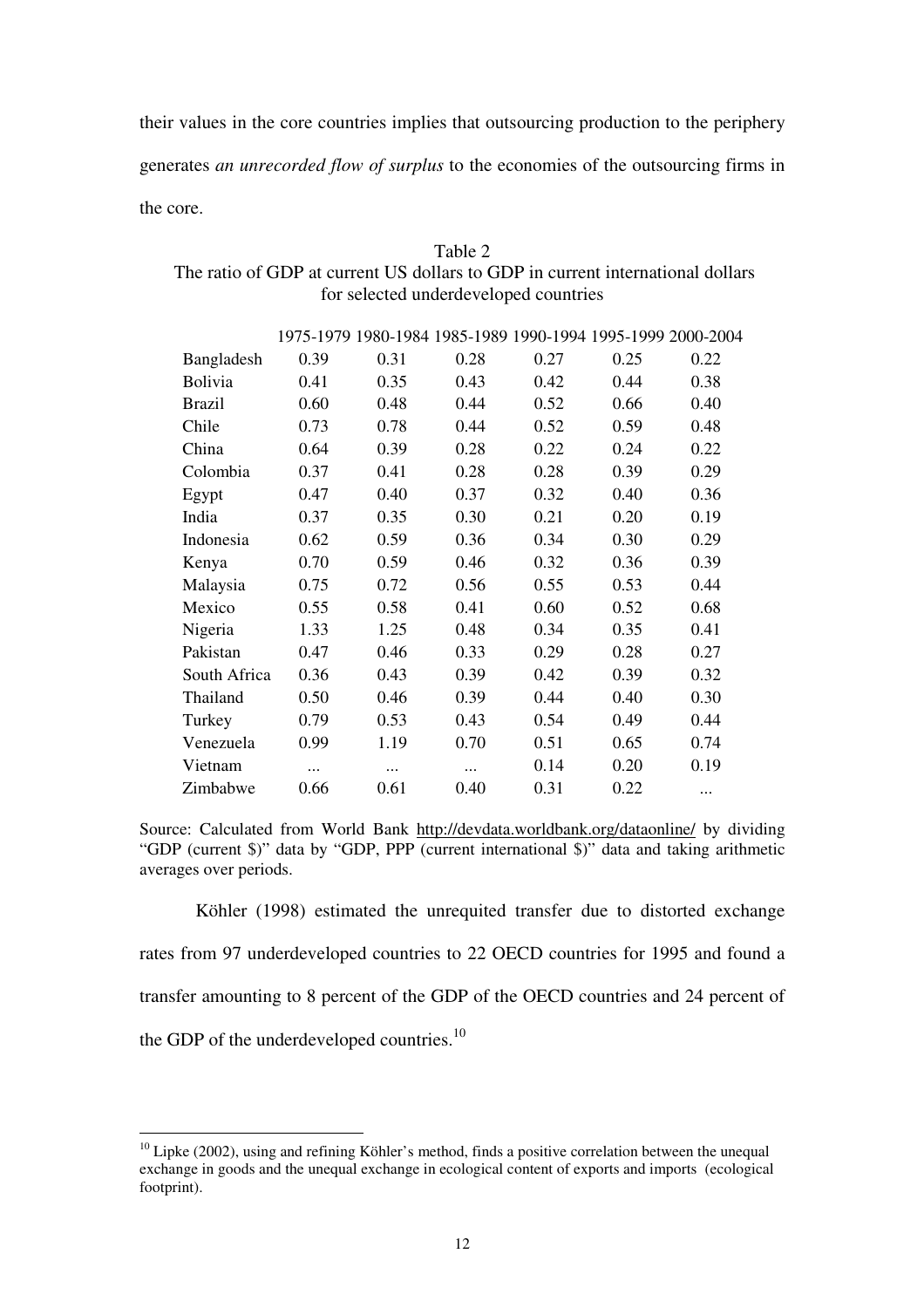|                    | 1975-1979 |      | 1980-1984 1985-1989 | 1990-1994 1995-1999 2000-2004 |      |      |
|--------------------|-----------|------|---------------------|-------------------------------|------|------|
| Belgium            | 1.12      | 0.82 | 0.83                | 1.06                          | 1.06 | 0.90 |
| Canada             | 1.09      | 1.00 | 0.96                | 1.03                          | 0.88 | 0.87 |
| France             | 1.10      | 0.93 | 0.95                | 1.14                          | 1.12 | 0.95 |
| Germany            | 1.11      | 0.90 | 0.97                | 1.22                          | 1.20 | 0.98 |
| Italy              | 0.70      | 0.68 | 0.80                | 1.01                          | 0.91 | 0.84 |
| Japan              | 0.97      | 0.90 | 1.22                | 1.50                          | 1.49 | 1.24 |
| <b>Netherlands</b> | 1.09      | 0.89 | 0.88                | 1.03                          | 1.03 | 0.91 |
| Sweden             | 1.47      | 1.16 | 1.17                | 1.43                          | 1.28 | 1.09 |
| Switzerland        | 1.12      | 1.00 | 1.15                | 1.40                          | 1.43 | 1.24 |
| United Kingdom     | 0.71      | 0.81 | 0.76                | 0.94                          | 0.95 | 0.99 |

Table 3 The ratio of GDP at current US dollars to GDP in current international dollars for selected core countries

Source: Calculated from World Bank http://devdata.worldbank.org/dataonline/ by dividing "GDP (current \$)" data by "GDP, PPP (current international \$)" data and taking arithmetic averages over periods.

What drives the currency undervaluation in peripheral countries? Capital account convertibility in peripheral countries instigates a private demand for dollars and for other reserve currencies as a store of savings and for capital flight.<sup>11</sup> In addition, volatile international capital flows unleashed by this convertibility compel central banks to accumulate large reserves in order to prevent currency crises, generating a rising official demand for reserve currencies. The accumulation of foreign exchange reserves in poor countries is seen in Table 4. The rising trend of the ratio of reserves to imports and to GDP reftects an increasingly costly hoard, and a source of downward pressure on the exchange rates of peripheral national currencies against the reserve currencies.<sup>12</sup>

<sup>&</sup>lt;sup>11</sup> "In the emerging markets, for each dollar of net inflow there was a net outflow of 14 cents in the 1980s, but of almost 24 cents in the 1990s. For developing countries as a whole, this share more than doubled during the 1990s alone" (UNCTAD 1999: 106).

 $12$  In an alternative explanation for the undervaluation of currencies in the periphery, Reich (2004) argues that a country with a lower productivity in the production of tradables compared to its trading partners must have lower wages than its trading partners to be able to price its tradable goods competitively ("the law of one price"), given the exchange rate of its currency. Then wages in the nontradables sectors in this country would also have to be lower. If productivity of labor in the nontradables sectors of this country is comparable to that of its trading partners, then the prices of nontradables are underpriced comparatively to the corresponding non-tradable goods in developed countries. Reich attributes exchange rate distorsion to this underpricing of non-tradables in excess of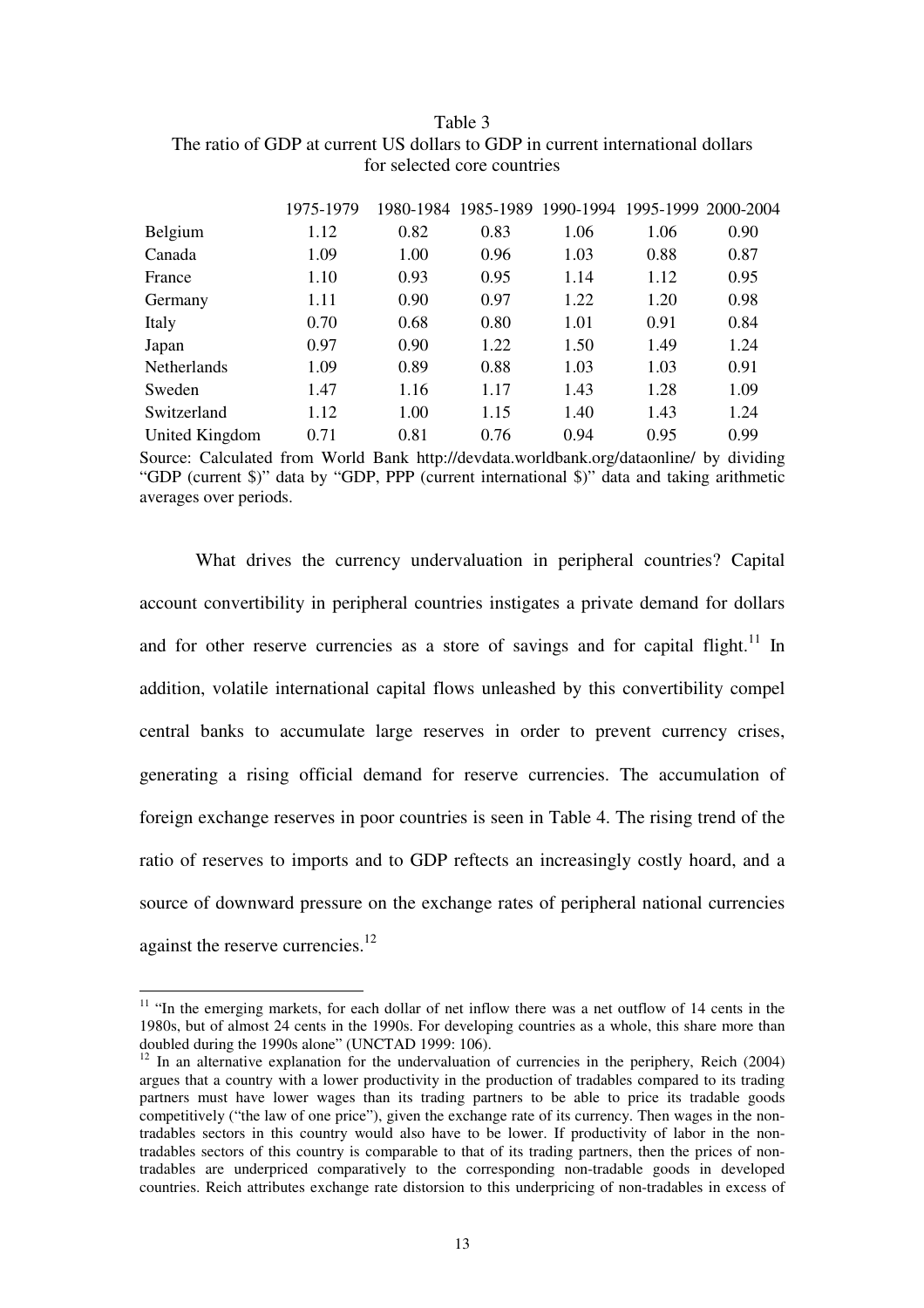## Table 4 Low and middle income countries' official reserves relative to imports, world reserves and GDP

|                         |          | 1981-1985 1986-1990 1991-1995 1996-2000 2000-2003 |      |       |       |
|-------------------------|----------|---------------------------------------------------|------|-------|-------|
| Ratio to imports        | 0.21     | 0.22                                              | 0.30 | (141) | 0.52  |
| Ratio to GDP            | 0.04     | 0.04                                              | 0.07 | 011   | () 15 |
| Ratio to world reserves | $\cdots$ | 0.18                                              | 0.27 | (135) | 0.39  |

Source: World Bank, World Development Indicators.

Note: Total reserves comprise special drawing rights, reserves of IMF members held by the IMF, and holdings of foreign exchange under the control of monetary authorities. Gold holdings are excluded. Imports refers to imports of goods and services and does not include factor incomes.

Table 1 showed that the high income countries as a group have been running trade deficits in goods and services, largely due to OECD countries' deficits in the 1980s and in recent years. Table 5 reveals that when the undervaluation of the currencies of the low income countries is used to find a rough estimate of the value of their exports in the markets of the core countries, this undervaluation overshadows these countries' recorded deficits in trade of goods and services. Similarly, Table 6, comparing the value in the core countries of middle income countries' exports with their recorded external balance in goods and services, suggests that the undervaluation these countries' exports to the core countries may far exceed their recorded trade surpluses. However, peripheral countries do not trade only with the core countries, but also trade with each other. The different rates of undervaluation of currencies of peripheral countries (highlighted in Table 2) suggest that trade among these countries also incurs unrequited surplus transfers.

productivity differentials. But this cannot explain why transnational companies outsource production of *tradable* goods to suppliers in peripheral countries.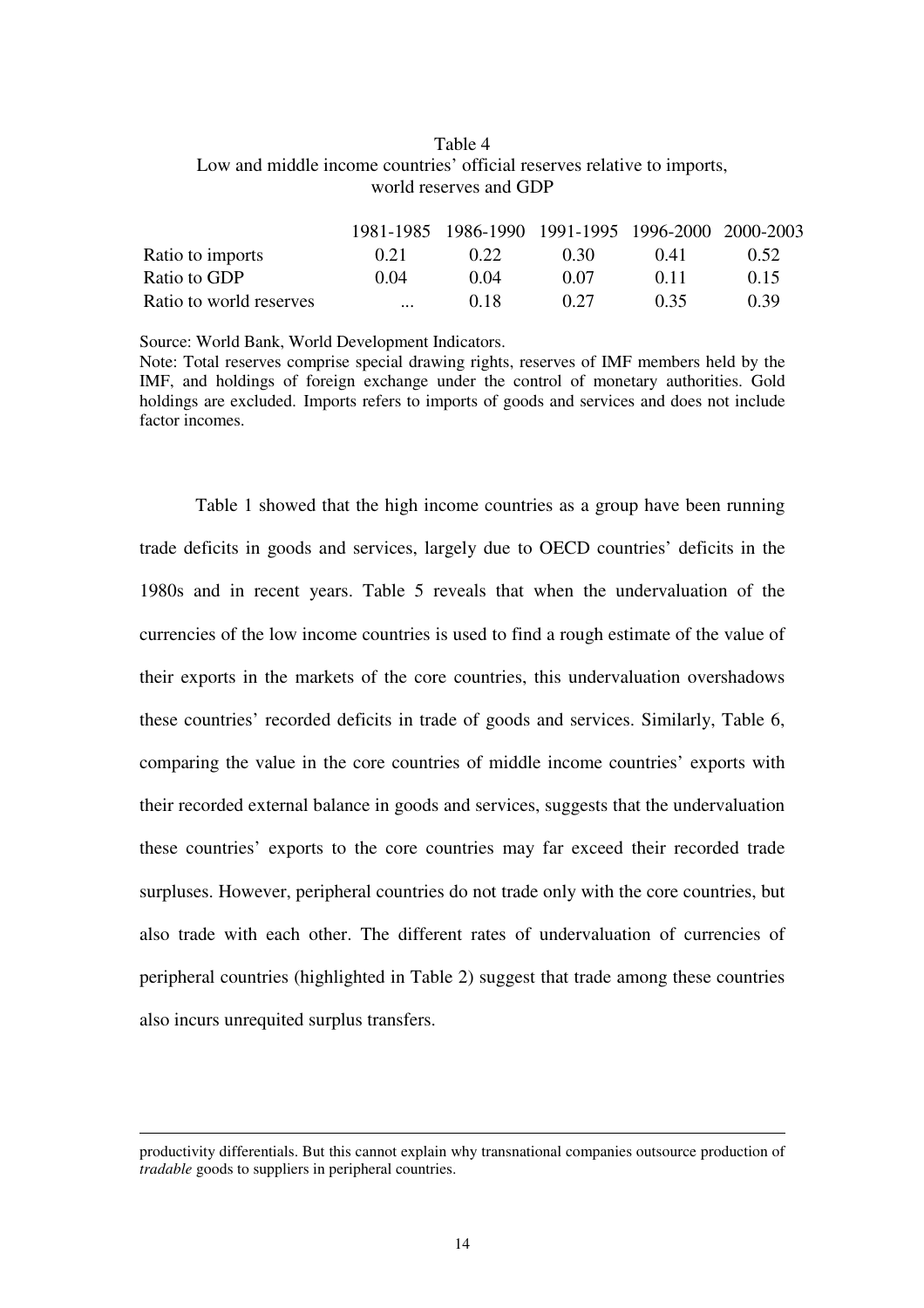#### Table 5

#### Low income countries' annual exports in current international dollars and their external balances (billion US dollars)

|                                                     | 1980-1984 |       | 1985-1989 1990-1994 1995-1999 |      | 2000-2003 |
|-----------------------------------------------------|-----------|-------|-------------------------------|------|-----------|
| GDP in PPP \$/GDP current \$ (=current e-rate/PPP)  | 2.36      | 2.93  | 4.03                          | 4.31 | 4.69      |
| Exports in current dollars                          | 66        | 65    | 91                            | 133  | 192       |
| Exports in PPP \$                                   | 154       | 191   | 366                           | 575  | 953       |
| Exports in PPP $\$ - exports in current $\$         | 88        | 126   | 275                           | 442  | 750       |
| External balance on goods and services (current \$) | $-24$     | $-21$ | -16                           | -24  | $-14$     |

Source: World Bank World Development Indicators.

Notes: PPP \$ rate/current \$ rate is calculated by dividing GDP in current international US dollars by GDP in current US dollars. Exports in current international dollars are calculated by multiplying exports of goods and services by the PPP \$ rate/current \$ rate. Exports in current dollars are actual earnings from exports. All figures are simple arithmetic averages for periods indicated.

#### Table 6 Middle income countries' annual exports in current international dollars and their external balances (billion US dollars)

|                                                     | 1982-1984 |           | 1985-1989 1990-1994 1995-1999 |      | 2000-2003 |
|-----------------------------------------------------|-----------|-----------|-------------------------------|------|-----------|
| GDP in PPP \$/GDP current \$ (=current e-rate/PPP)  | 2.20      | 2.59      | 2.56                          | 2.53 | 2.98      |
| Exports in current \$                               | 471       | 475       | 773                           | 1292 | 1803      |
| Exports in PPP \$                                   | 1004      | 1231      | 1975                          | 3278 | 5132      |
| Exports in PPP $$ -$ exports in current $$$         | 534       | 757       | 1202                          | 1986 | 3416      |
| External balance on goods and services (current \$) |           | $\Lambda$ |                               |      | 130       |

Source: World Bank World Development Indicators. Note: Calculations are same as in Table 5. Averages begin in 1982 for lack of 1980 data.

Tables A1-A3 in the appendix and Table 7 below present a tentative calculation of unrequited transfers through exchange rate distorsions between regional groups of core and peripheral countries. The reader should be reminded of the exclusion of East European and Central Asian transition economies from the estimations, and of our crude assumptions underlying the calculation of the distorsion factors for whole regions -necessitated by the incongruence of aggregate data from ECLAC and from the World Bank- so that the tables should be taken rather as a methodological exercise than an estimation with any claim for precision.

Still, with due caution, the figures in Table 7 merit some scrutiny. The total value of unrequited transfers appears to increase with trade from 1985 to 2000. Latin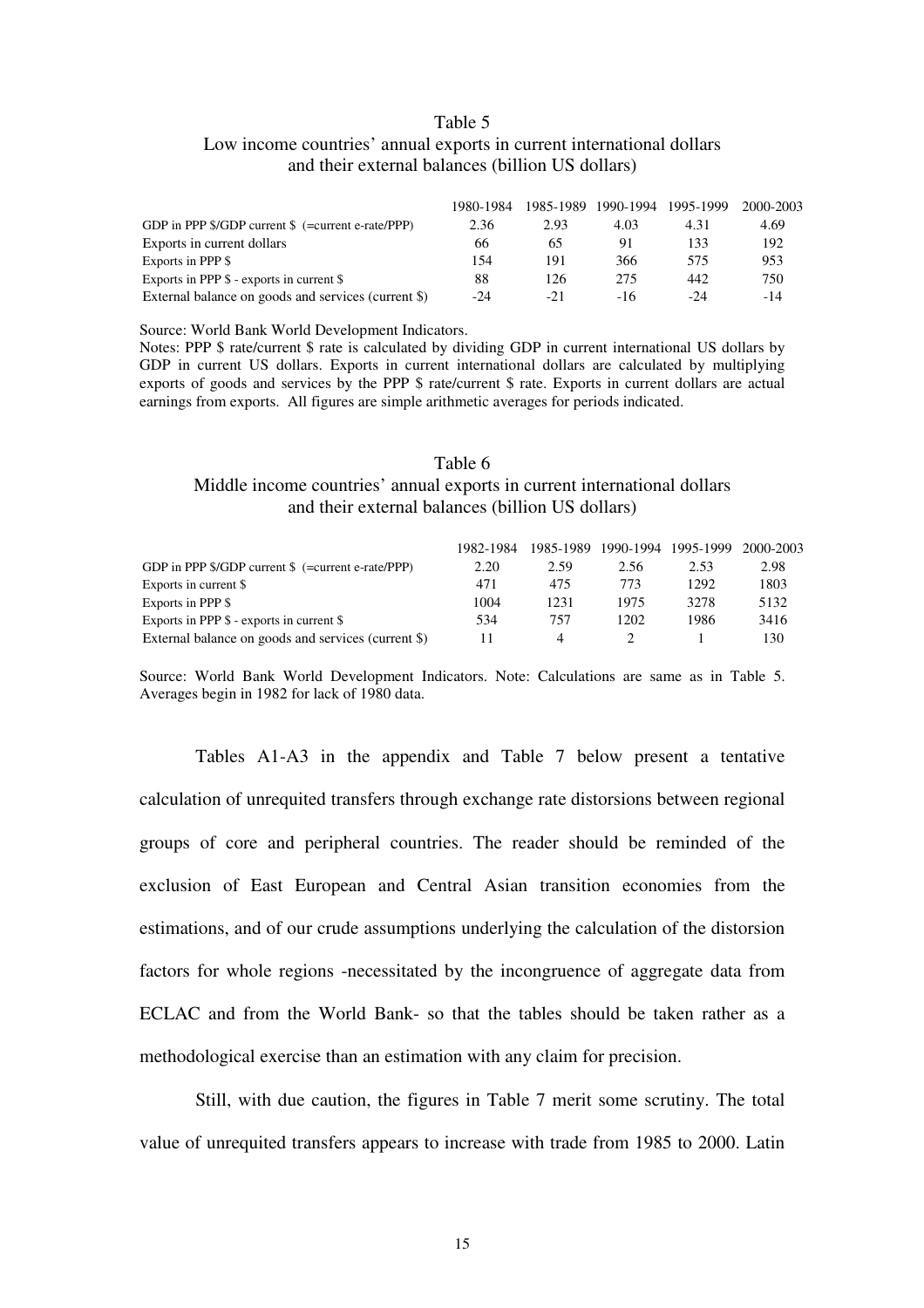America's surplus transfers seem to concentrate in the US and Canada, while that of developing Asia appears more balanced between Western Europe, North America and 'other industrialized countries'. The net unrequited transfers from the Asian periphery overshadow that from the other two peripheral regions. The change in the relative position of Africa with respect to 'developing' Asia and Latin America from 1985 to 2000 is to be noted. The table shows an upward stream in 2000 of undervalued exports from Africa to 'developing Asia', from Asia to Latin America, and from the latter region to the core countries; and the confluence of surplus from each of the 'developing' regions directly to the core blocks.

Table 7 Net unrequited transfers between different regions, 1985 and 2000 (billion current international dollars)

| 1985<br>destination<br>Origin     | Western<br>Europe | US and<br>Canada | Other<br>industrialized | Latin<br>America<br>and<br>Caribbean | Asian<br>developing | Africa |
|-----------------------------------|-------------------|------------------|-------------------------|--------------------------------------|---------------------|--------|
| Western<br>Europe                 |                   | 65               | 10                      |                                      |                     |        |
| US and<br>Canada                  |                   |                  |                         |                                      |                     |        |
| Other<br>industrialized           |                   | 21               |                         |                                      |                     |        |
| Latin<br>America and<br>Caribbean | 37                | 90               | 12                      |                                      |                     | 1      |
| Asian<br>developing               | 67                | 117              | 102                     | 2                                    |                     | 2      |
| Africa                            | 48                | 18               | 3                       |                                      |                     |        |
|                                   |                   |                  |                         |                                      |                     |        |
| 2000<br>destination<br>Origin     | Western<br>Europe | US and<br>Canada | Other<br>industrialized | Latin<br>America<br>and<br>Caribbean | Asian<br>developing | Africa |
| Western<br>Europe                 |                   | 70               | 53                      |                                      |                     |        |
| US and<br>Canada                  |                   |                  | 46                      |                                      |                     |        |
| Other<br>industrialized           |                   |                  |                         |                                      |                     |        |
| Latin<br>America and<br>Caribbean | 34                | 225              | 17                      |                                      |                     |        |
| Asian<br>developing               | 976               | 1282             | 875                     | 90                                   |                     |        |

Source: Table 3A. Inter-regional flows are ignored.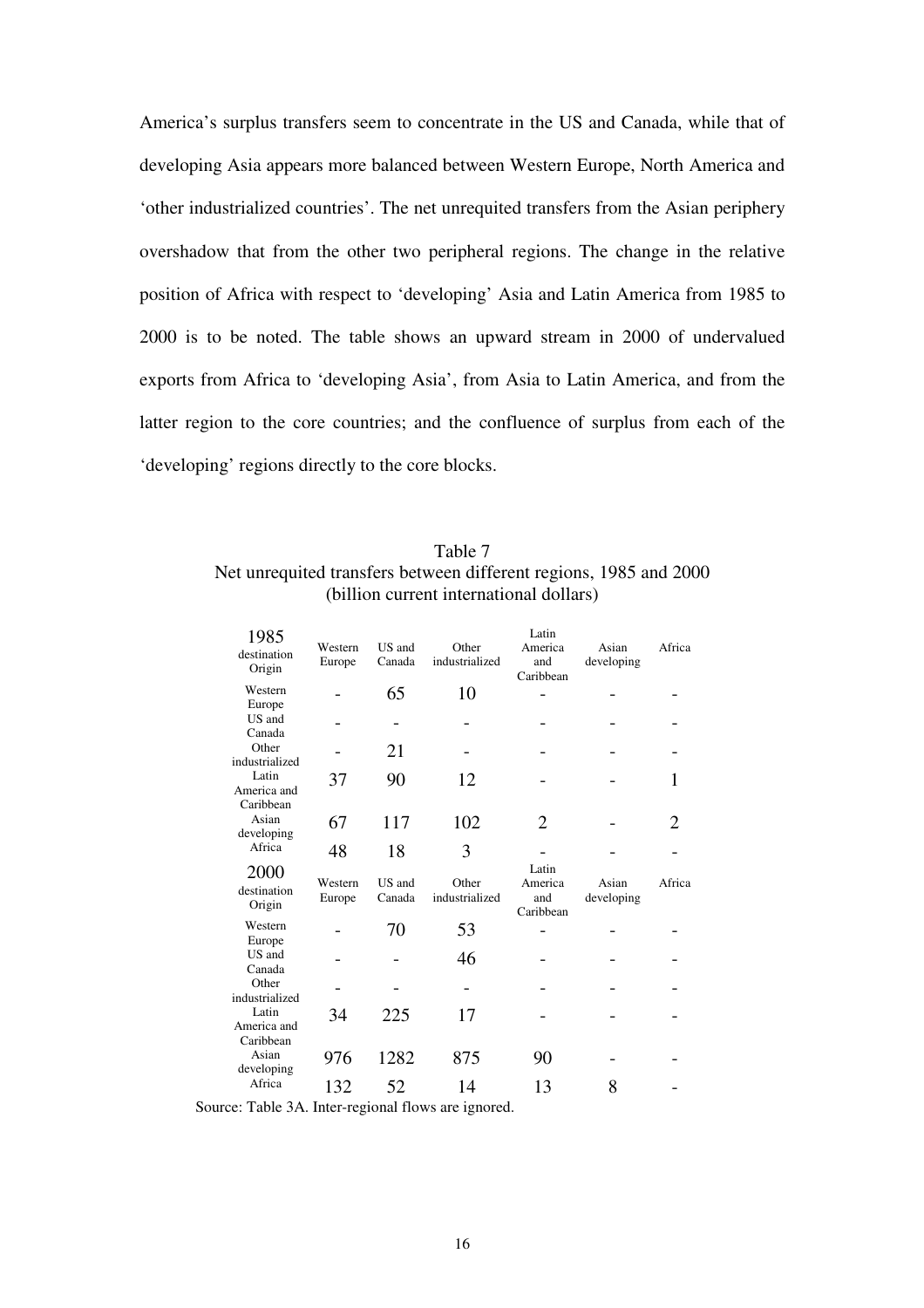Table 7 depicts a hierarchy of transfers – the "structured inequality" of the world-system demarcated by territorially based states (Tabb 2005: 50). Asian peripheral countries' undervalued exports to other peripheral countries may serve to underpin local support in peripheral countries for free trade policies. Workers in Turkey, for example, may be unaware of the market price in the EU of their products exported there, or may not notice how export competition against other Asian producers pushes down their wages and deprives them of their jobs; but they may see more easily the advantages of purchasing cheap consumer articles imported from China or India which enable them to survive on their wages.

Table 8 Per capita gross fixed capital of peripheral country groupings relative to per capita gross fixed capital formation in high-income OECD countries

|                                  |          | 1975-1979 1980-1984 1985-1989 |          |          | 1990-1994 1995-1999 2000-2002 |      |
|----------------------------------|----------|-------------------------------|----------|----------|-------------------------------|------|
| East Asia and Pacific (a)        | 0.04     | 0.04                          | 0.03     | 0.03     | 0.05                          | 0.06 |
| East Asia and Pacific (b)        | 0.06     | 0.08                          | 0.09     | 0.14     | 0.19                          | 0.22 |
| Europe and Central Asia (a)      | $\cdots$ | $\cdots$                      |          | 0.10     | 0.08                          | 0.08 |
| Europe and Central Asia (b)      | $\cdots$ |                               | $\cdots$ | 0.30     | 0.23                          | 0.23 |
| Latin America and Caribbean (a)  | 0.22     | 0.20                          | 0.12     | 0.11     | 0.13                          | 0.12 |
| Latin America and Caribbean (b)  | 0.37     | 0.33                          | 0.28     | 0.24     | 0.25                          | 0.24 |
| Middle East and North Africa (a) | $\cdots$ |                               |          |          | 0.06                          | 0.07 |
| Middle East and North Africa (b) | $\cdots$ | $\cdots$                      | $\cdots$ | $\cdots$ | 0.18                          | 0.18 |
| South Asia (a)                   | 0.02     | 0.02                          | 0.02     | 0.01     | 0.02                          | 0.02 |
| South Asia (b)                   | 0.05     | 0.06                          | 0.06     | 0.07     | 0.08                          | 0.09 |
| Sub-Saharan Africa (a)           | 0.07     | 0.05                          | 0.03     | 0.02     | 0.02                          | 0.02 |
| Sub-Saharan Africa (b)           | 0.11     | 0.09                          | 0.06     | 0.05     | 0.05                          | 0.05 |
| Low income $(a)$                 | 0.03     | 0.02                          | 0.02     | 0.01     | 0.01                          | 0.01 |
| Low income $(b)$                 | 0.05     | 0.05                          | 0.05     | 0.06     | 0.06                          | 0.07 |
| Middle income (a)                | 0.12     | 0.11                          | 0.08     | 0.06     | 0.07                          | 0.08 |
| Middle income (b)                | 0.21     | 0.21                          | 0.20     | 0.18     | 0.20                          | 0.22 |

Source: World Bank World Development Indicators.

Note: (a) The ratio of per capita gross fixed capital formation of indicated countries to that of highincome OECD countries in current US dollars.

(b) The ratio of per capita gross fixed capital formation of indicated countries to that of high-income OECD countries in current international dollars.

From the viewpoint of economic development, the critical matter in the use of the surplus is fixed investment in the underdeveloped countries. To investigate whether the level of fixed capital formation in the periphery offers any prospects for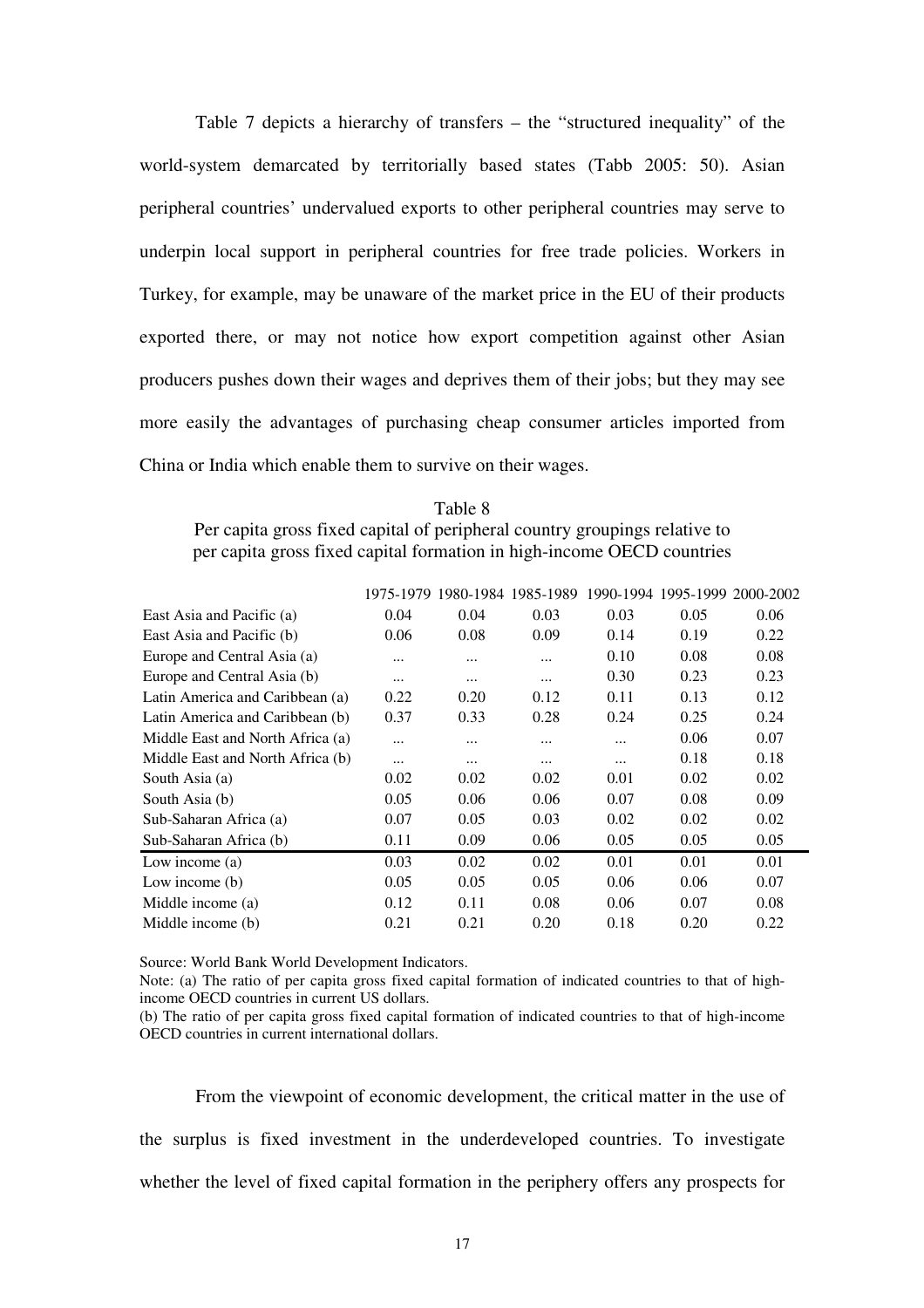per capita income convergence, it seems logical to focus on fixed capital formation *per capita*, as labor productivity is largely determined by the quantity of the means of production per worker, and its quality. Table 8 shows per capita gross fixed capital formation figures for underdeveloped regions as ratios to the corresponding figures in the high-income OECD countries, and for the low income countries and the middle income countries as blocks, estimated both on market exchange rate and purchasing power parity bases. The relevant ratio for a country should lie between the two estimates, depending on how imported investment goods and domestically produced investment goods are combined in fixed capital formation.

# **5**

The table reveals that the ratios in general appear to be stagnating in current US dollars, and appear to be decreasing in purchasing power parities. The ratios for East Asian and and the East European and Central Asian grouping show upward trends. If these upward trends were to continue, they would imply a convergence not of per capita stocks, but of *rates of increase* of per capita stocks. As long as the absolute difference between per capita fixed investment in two regions continues, the gap in per capita stock of fixed capital deepens. Convergence of per capita capital stocks of peripheral countries with the core countries would necessitate that the figures in the table be over unity – moreover, *substantially* over unity. Given the figures, the prospects for the low and middle income countries' raising their capital accumulation and labor productivity to levels commensurate with that of the core countries seems to be nil.

The alternative mode of surplus absorption is that part of private and government consumption that cannot be categorized as necessary for the maintenance

18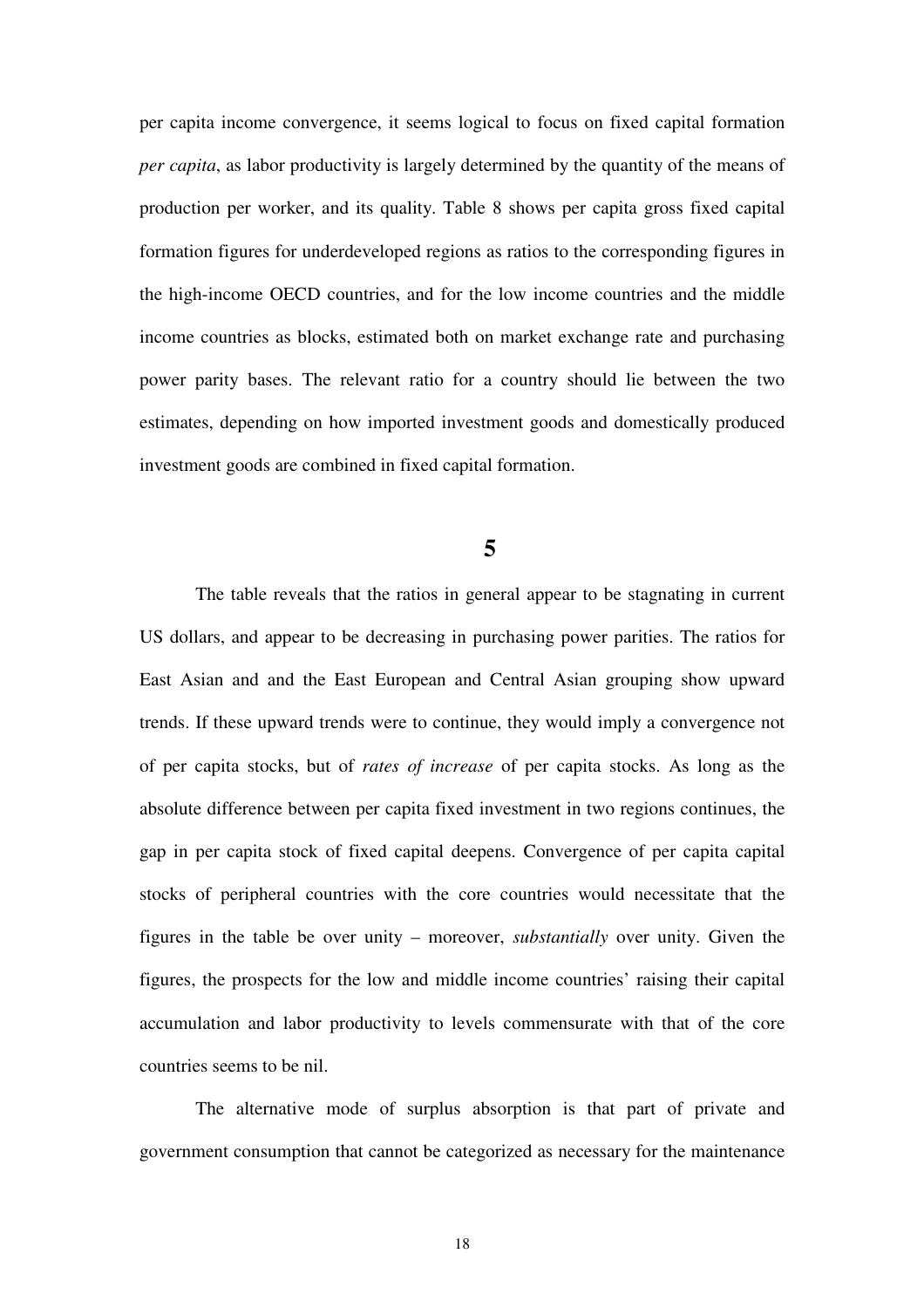of the workforce. There is no doubt that such non-essential consumption is widespread in the periphery of the world-system (formerly among the comprador and 'traditional' ruling classes, now among the emerging transnational élite groups $^{13}$ ) and that this consumption diverts resources away from investment. It lies beyond the scope of this paper to estimate non-essential consumption for groups of countries. However Table 9 reveals that as the peripheral countries are being officially exhorted to raise their saving rates, the propensity to consume in the core countries is increasing. An increase in the share of consumption in national income in core countries may be interpreted as impinging on the global surplus, unless there are reasons to suppose that the necessary costs of maintaining the labor force in the core rises faster than GDP. The declining overall saving rate and trade deficits of the core countries as a block flies in the face of the need to make provisions for aging core populations.

| Table 9                                       |           |           |    |                               |           |           |  |  |  |  |
|-----------------------------------------------|-----------|-----------|----|-------------------------------|-----------|-----------|--|--|--|--|
| Final consumption as percentage of GDP $(\%)$ |           |           |    |                               |           |           |  |  |  |  |
|                                               | 1975-1979 | 1980-1984 |    | 1985-1989 1990-1994           | 1995-1999 | 2000-2003 |  |  |  |  |
| Low income                                    | 84        | 85        | 83 | 82                            | 82        | 80        |  |  |  |  |
| Middle income                                 | 74        | 74        | 73 | 74                            | 74        | 73        |  |  |  |  |
| High income: OECD                             | 76        | 78        | 78 | 79                            | 78        | 80        |  |  |  |  |
| European Monetary Union                       | 77        | 79        | 78 | 78                            | 77        | 78        |  |  |  |  |
| Japan                                         | 67        | 69        | 67 | 67                            | 71        | 74        |  |  |  |  |
| <b>United States</b>                          | 80        | 81        | 83 | 84                            | 82        | 85        |  |  |  |  |
| Per capita GDP as percentage                  |           |           |    |                               |           |           |  |  |  |  |
| of high-income OECD                           | 1975-1979 | 1980-1984 |    | 1985-1989 1990-1994 1995-1999 |           | 2000-2004 |  |  |  |  |
| Low income                                    |           | 6         | 6  | 6                             | 6         |           |  |  |  |  |
| Middle income                                 | 17        | 18        | 18 | 17                            | 18        | 19        |  |  |  |  |

Source: World Bank, World Development Indicators. Per capita GDP ratios (not in percentages) calculated by dividing 'GDP per capita, PPP (current international \$)' figures of low and middle income country groupings by that of the high-income OECD countries.

The United Sates and the European Monetary Union countries as a group have been contributing less to global saving (relative to GDP) than the middle income

<sup>&</sup>lt;sup>13</sup> Sklair (1994).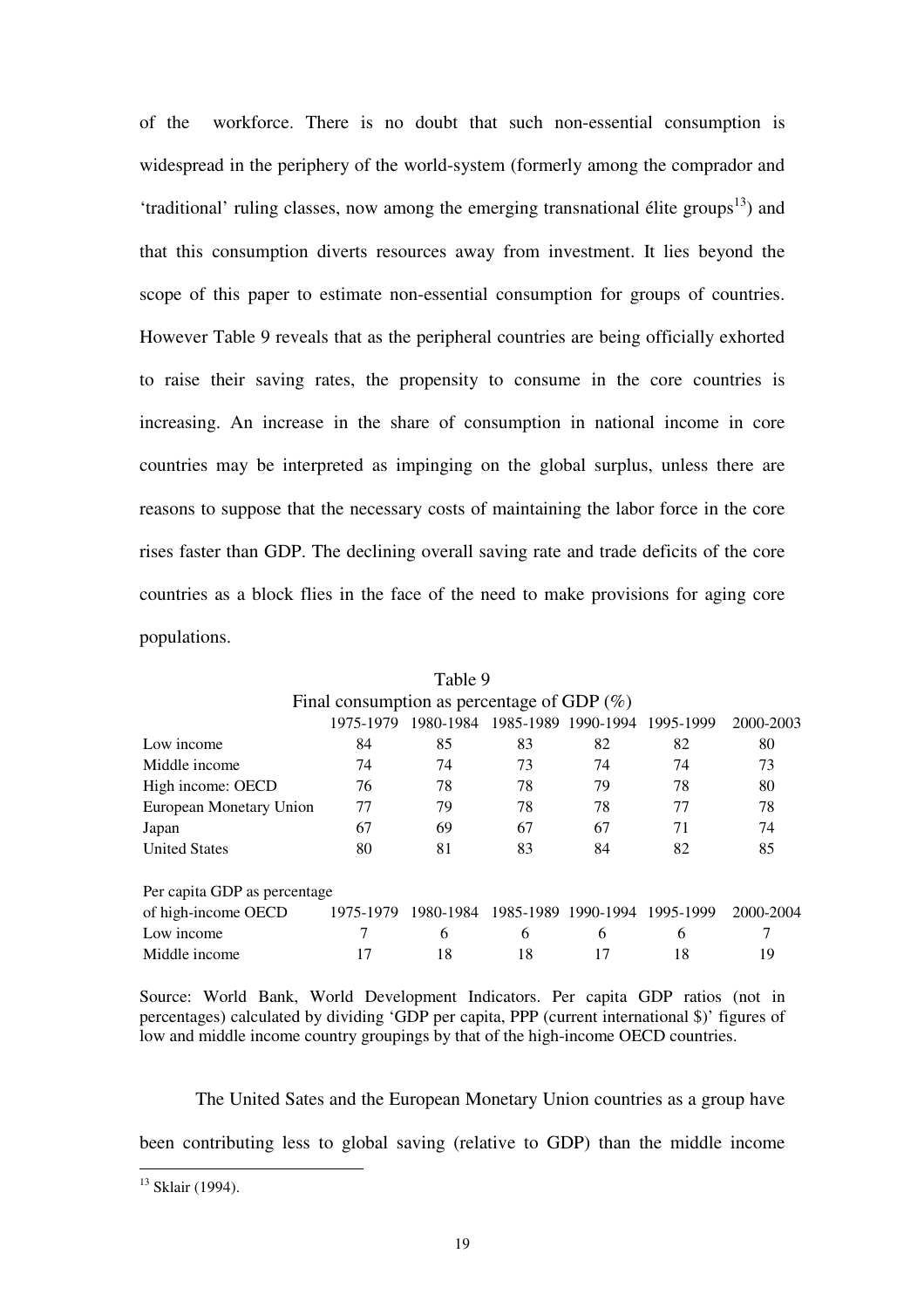countries since the 1970s, and Japan appears to have joined the former group in this respect since 2000. The high income OECD countries' final consumption share in GDP has risen by four percentage points from 1975-1979 to 2000-2003, and the final consumption share of the low income countries has declined by four percentage points. The average saving rate in the core has dropped to the level of the low income countries in 2000-2003. The increase in the consumption rate from 0.78 in 1999 to 0.79, 0.80 and 0.81 in 2000, 2001 and 2002 in the high income OECD countries has deprived the world of roughly 1.49 trillion dollars (1.55 trillion in current international dollars) of saving in the three years, a sum equal to 1.5 percent of world output in those years (1.1 percent by current international dollars). The increasing flow of global surplus to the core countries makes it both possible and necessary to increase consumption rates in the core.

The share in GDP of the other component of final consumption expenditure, government expenditure, in the core countries appears to stable, balanced by Japan's rising share and a declining trend in the US. In the context of government expenditure, US military expenditure played an important role in absorbing surplus during the Cold War (Baran and Sweezy, 1966: Chapter 7). In the 1990s the proportion of disclosed military expenditure in GDP and in central government expenditures has been slightly declining according to World Development Indicators; in 2002 its share in GDP was 3 percent in the US, and 2 percent in the European Monetary Union. But a comparison of the level of military spending with investment figures in the periphery yields a more telling picture.

The rise in the consumption rate in the major core countries appears to be maintained *inter alia* by a rising household consumption rate in the US and Japan. Private consumption expenditure is sustained by advertising, superficial product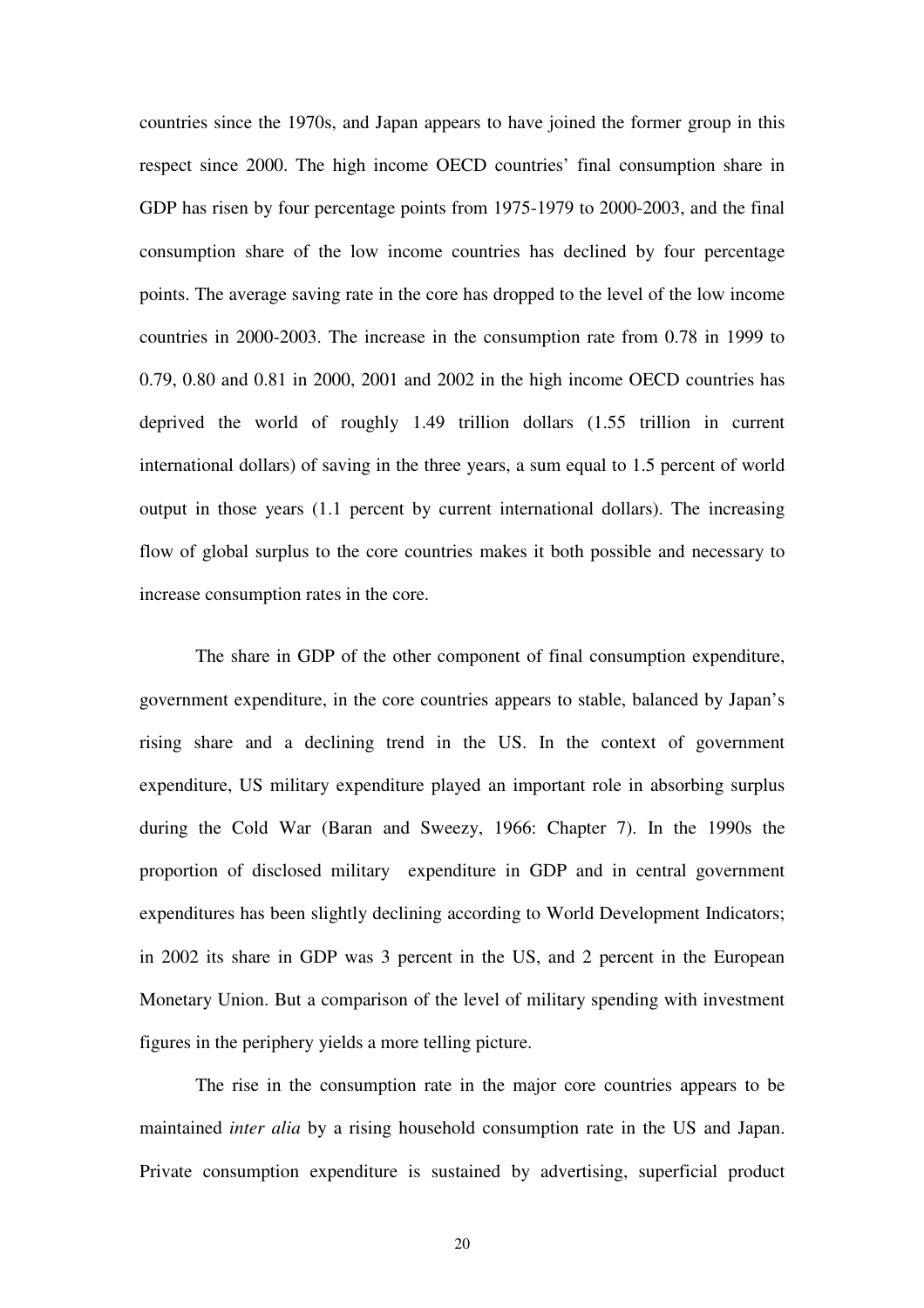differentiation and planned obsolescence. Asset prices inflated by speculation (such as the current housing bubble in the US) play a part in encouraging consumption. As income levels in the core countries become increasingly polarized, corporate sales strategies develop mass markets in segments, e.g. in markets for 'life-style model' consumer goods and markets for discount-store consumer goods (Jones 2001: 14).

Capitalists, for their part, present advertising as necessary to serve consumers, who are portrayed as having mysteriously become more whimsical in their demands and preferences.<sup>14</sup> World advertising expenditure (Table 10) amounted to around one percent of world GDP in 2003 and 20 percent of the fixed capital formation expenditure of the low and middle income countries combined. Much of expenditure on advertisement can be seen as a waste of resources that is used to abet further waste. Another factor that instigates private consumption in the core countries is consumer credit, which has enabled US consumers to accumlate a debt of ten billion dollars at the end of 2004 (Wolff 2005).

|                     |                      |       |       |       | Advertising expenditure through major media <sup>*</sup> |                |          |                |                |  |  |  |
|---------------------|----------------------|-------|-------|-------|----------------------------------------------------------|----------------|----------|----------------|----------------|--|--|--|
|                     | (billion US dollars) |       |       |       |                                                          |                |          |                |                |  |  |  |
|                     | 1996                 | 1997  | 1998  | 1999  | 2000                                                     | $2001^{\rm a}$ | $2002^b$ | $2003^{\circ}$ | $2004^{\circ}$ |  |  |  |
| North<br>America    | 105.6                | 112.6 | 118.9 | 124.9 | 131.2                                                    | 146.7          | 150.3    | 158.4          | 167.9          |  |  |  |
| Europe              | 72.9                 | 78.6  | 83.4  | 87.7  | 92.2                                                     | 76.9           | 86.9     | 89.5           | 95.0           |  |  |  |
| Asia and<br>Pacific | 61.7                 | 67.2  | 67.2  | 70.4  | 74.0                                                     | 61.3           | 66.2     | 69.7           | 75.0           |  |  |  |
| Latin<br>America    | 21.1                 | 24.2  | 26.7  | 29.6  | 33.1                                                     | 18.3           | 14.1     | 13.7           | 16.1           |  |  |  |
| Rest of<br>World    | 5.3                  | 6.1   | 6.8   | 7.6   | 8.4                                                      | 9.4            | 11.4     | 14.2           | 17.4           |  |  |  |
| Total               | 266.5                | 288.8 | 303.1 | 320.1 | 338.9                                                    | 312.6          | 328.9    | 345.5          | 371.4          |  |  |  |

| Table 10                                     |
|----------------------------------------------|
| Advertising expenditure through major media* |
| (billion IIS dollars)                        |

Source: For 1996-2000 figures:

http://www.asianmediaaccess.com.au/ftimes/adspend/summary.htm (14 July 2005), original source: Zenithmedia.

<sup>a</sup> ZenithOptimedia Press Release June 30, 2003.

<sup>b</sup> ZenithOptimedia Press Release July 19, 2004.

<sup>c</sup> ZenithOptimedia Press Release April 18, 2005.

\*Major media comprises newspapers, magazines, televison, radio, cinema and outdoor advertising. The internet is also indicated in the source tables for figures beginning 2001.

 $14$  An ICC Policy Statement argues "In an increasingly competitive environment and the tendency toward shorter product life spans, new products and services must be introduced without delay to the local market so that business can meet consumer expecations and or preference ..." (ICC 2002).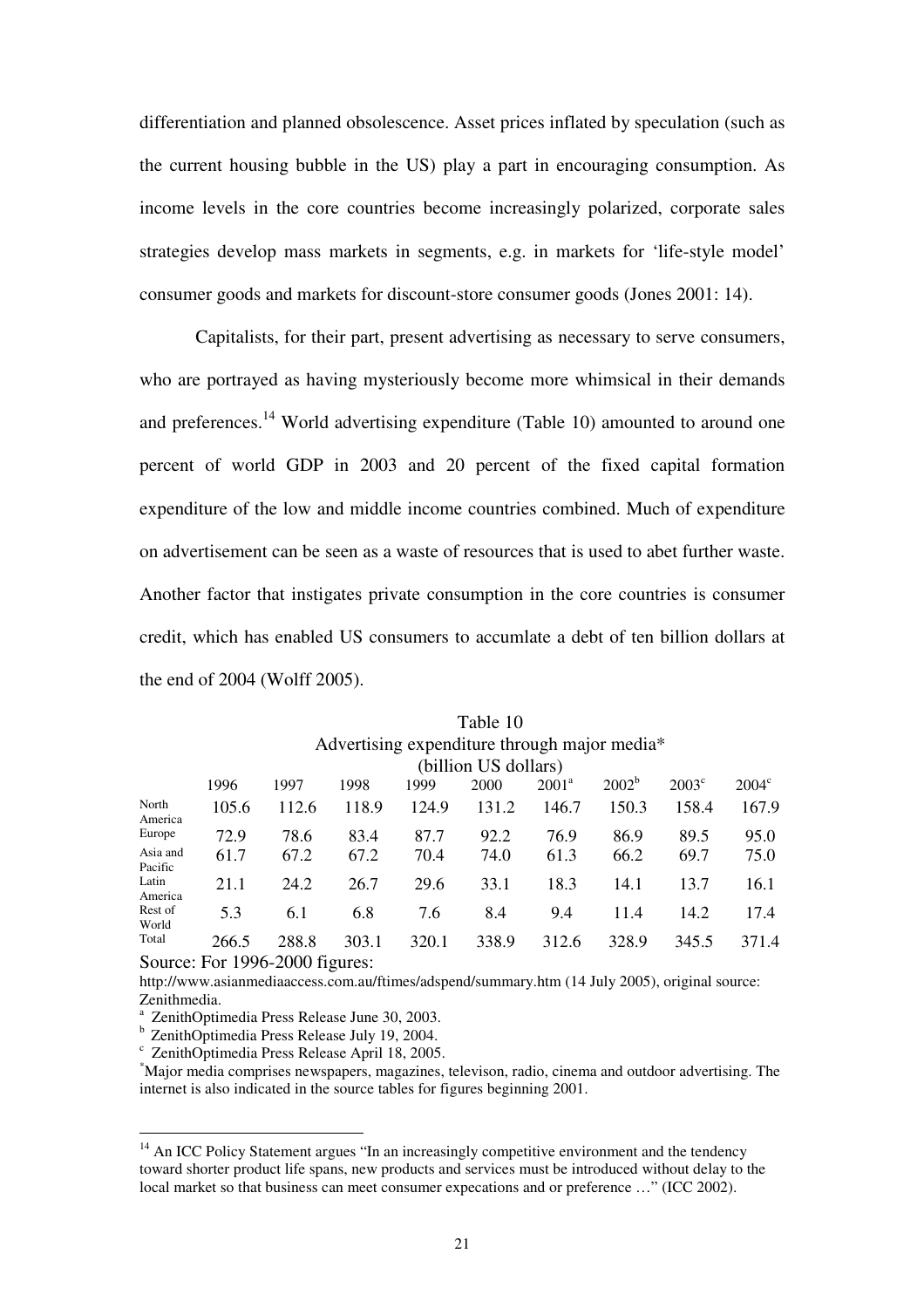Table 11 shows the share of the core in global military expenditure.<sup>15</sup> In 2003 world military expenditure figures of the Stockholm International Peace Research Institute amounted to 53 percent of gross fixed capital formation in the low and middle income countries combined (1758 billion current US\$ - World Development Indicators); and the military expenditure of the core corresponded to 37 percent of this investment. The opportunity cost of military expenditure is only one side of the coin. Maintaining military might, flexing it and intermittently using it is necessary for the core countries to maintain the momentum toward deregulating trade and capital movements, and controlling global natural resources.

|                                                 | Table 11             |      |      |      |      |      |      |      |      |      |
|-------------------------------------------------|----------------------|------|------|------|------|------|------|------|------|------|
|                                                 | Military expenditure |      |      |      |      |      |      |      |      |      |
| (billion US \$, 2003 prices and exchange rates) |                      |      |      |      |      |      |      |      |      |      |
|                                                 | 1995                 | 1996 | 1997 | 1998 | 1999 | 2000 | 2001 | 2002 | 2003 | 2004 |
| Western Europe                                  | 209                  | 210  | 209  | 211  | 214  | 216  | 215  | 220  | 223  | 220  |
| North America                                   | 347                  | 328  | 326  | 319  | 320  | 332  | 335  | 375  | 424  | 466  |
| World                                           | 789                  | 772  | 774  | 765  | 773  | 806  | 819  | 864  | 927  | 975  |

Source SIPRI. http://www.sipri.org/contents/milap/milex/mex\_wnr\_table.html Western Europe comprises Austria, Belgium, Cyprus, Denmark, Finland, France, Germany, Greece, Iceland, Ireland, Italy, Luxembourg, Malta, Netherlands, Norway, Portugal, Spain, Sweden, Switzerland, Turkey, UK. North America comprises US and Canada.

## **6**

In conclusion, it emerges from the observations above that the basic tendencies in the production and growth of the social surplus described by Baran and Sweezy have not changed under 'globalizing capitalism'. New economic policies, corporate strategies and international rules of conduct appear to promote increasing surplus transfers from the periphery to the core of the world-system.

<sup>&</sup>lt;sup>15</sup> It should be recalled that in many countries part of military expenditure is concealed in other government accounts and SIPRI cannot give data on a number of countries.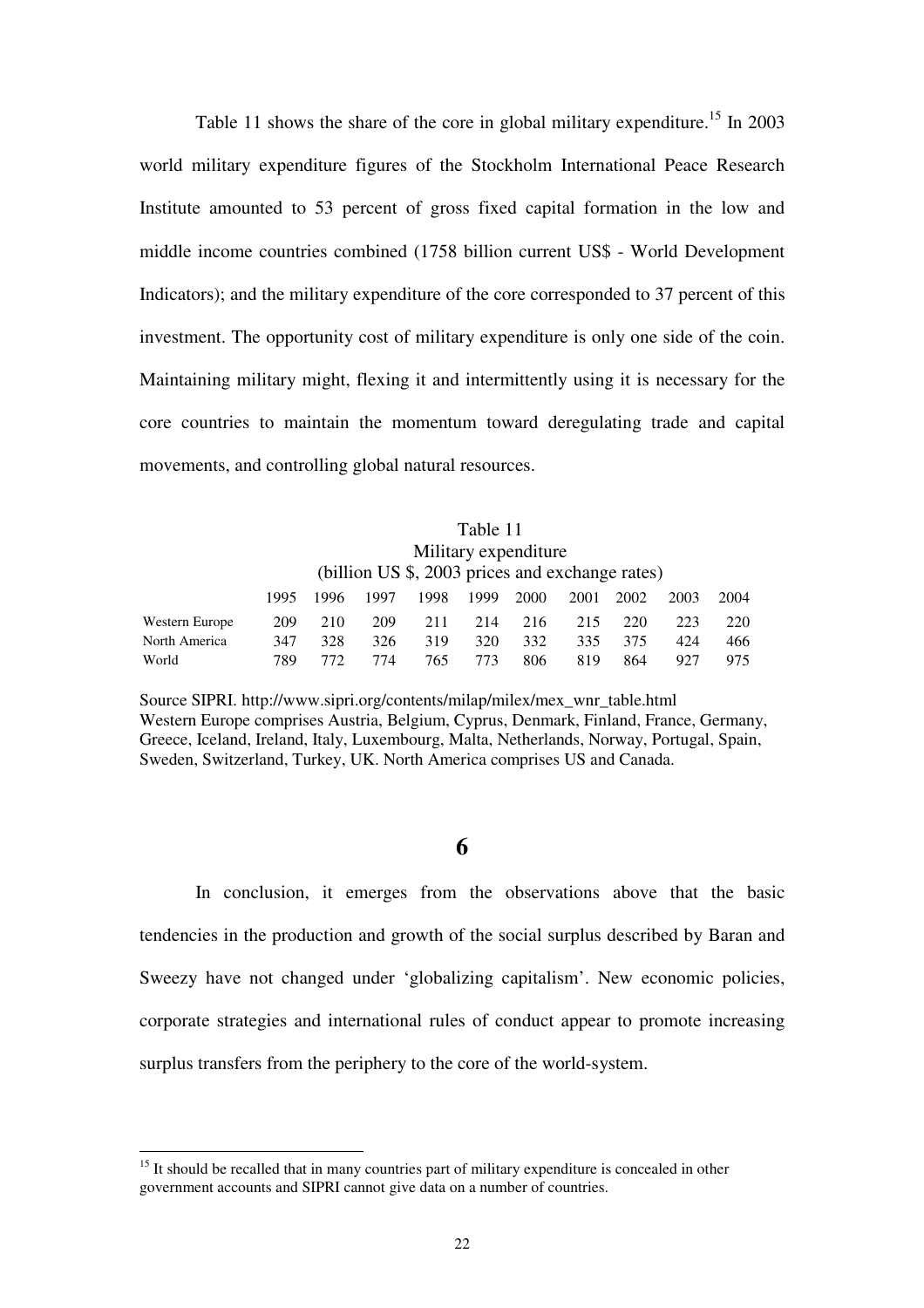In order to lift itself out of destitution the periphery is exhorted to remove restrictions on trade and capital flows, and to compete for advantageous positions in global value chains controlled by transnationals by improving quality, reducing costs, innovating etc. The export-led growth economic strategy compels peripheral producers to individually compete for exportation by repressing wages, and conceding much of the surplus produced to their trade partners in the core countries. Part of the surplus accruing to the periphery is consumed by transnational élites imitating the consumption of the well-to-do in the core societies. On the other hand dollarization, capital flight and official reserve accumulation exert downward pressure (a pressure unrelated to trade balances) on the exchange rate of peripheral currencies. The undervaluation of peripheral currencies, reflected in deteriorating terms of trade, translates into a loss of surplus to the core countries, and reduces the capacity of poor countries to import capital goods from the core. The resulting meager per capita fixed capital formation in the underdeveloped countries bodes grim prospects for the welfare of future generations of working people in the periphery.

These trends are maintained by the insertion of millions of workers in Asian hinterlands into global production networks, and by the willingness of peripheral states governed by transnational élites to continue free trade and capital transactions policies, and to accumulate foreign exchange reserves. Africa's poor populations await their turn to be drawn into the world labor market, to eke out a subsistence and produce a surplus, of which a large part will likely flow to the core.

In order to prevent the drift of the victims of globalizing capitalism to irrational reaction (religious or nationalist fanaticism, 'clash of civilizations' etc.) and to focus their attention on the real issues, social scientists and activists should open to debate the social and economic consequences of the export-led growth idea, all the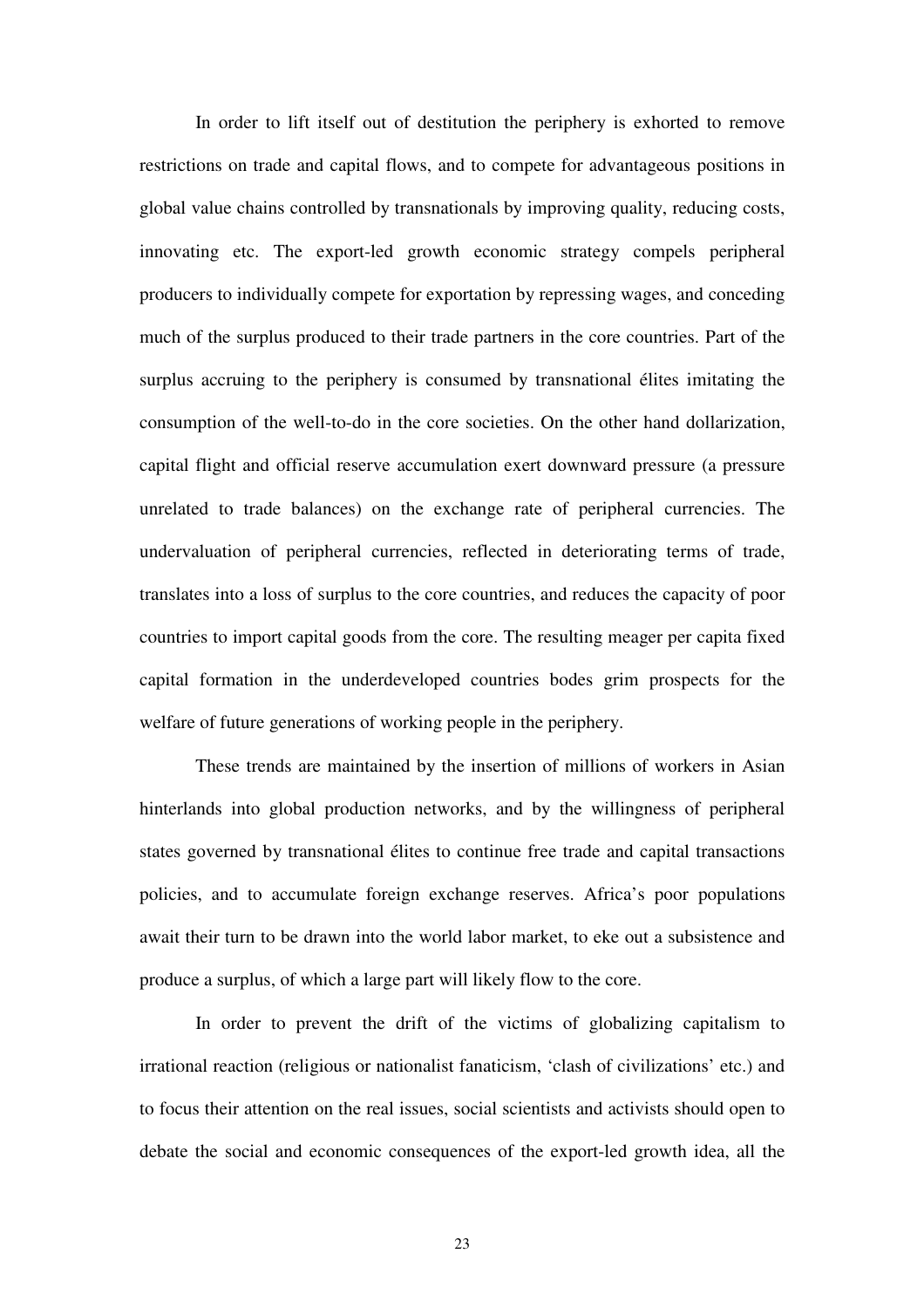theories and policies that give precedence to global efficiency over national saving and investment, and the social psychology of consumerism. There is pressing need to promote socio-economic programs based on the principle of self-sufficient and selfreliant national development, wherein the people can decide through democratic procedures how they will dispose the social surplus they produce (how they will distribute it, how much they will save, invest, export) under less pressure from world markets dominated by transnational companies, and with less interefence from international institutions and core states. Within the framework of the capitalist worldsystem, there is little hope for solving the deep social contradictions the system reproduces. The solution, reason shows, lies outside the logic of the system.

# References

Baran, P. A. 1952. On the Political Economy of Backwardness. *The Manchester School*,

January. Reprinted in A.N. Agarwala and S.P. Singh (ed.). *The Economics of Underdevelopment*. London. Oxford University Press. 1970.

- Baran, P. 1967. *The Political Economy of Growth.* New York, Monthly Review Press. (First published in 1957.)
- Baran, P. and Sweezy, P. M. 1968. *Monopoly Capital: An essay on the American Economic and Social Order.* Harmondsworth. Penguin Books.
- Chossudovsky, M. 1998. *The Globalization of Poverty: Impacts of IMF and World*

*Bank Reforms.* London. Zed Books.

- Danielson, A. 1990. The Concept of Surplus and the Underdeveloped Countries: Critique and Suggestions. *Review of Radical Political Economics.* vol. 22, no. 2-3. 214-230.
- Dawson, M. and Foster, J. B. 1992. The Tendency of the Surplus to Rise, 1963-1988. 42-70 in Davis, J. B. (ed.), *The Economic Surplus in Advanced Economies*. Aldershot. Edward Elgar.
- Dikmen, A. A. 2000. *Global Commodity Production and Ideologies of Work: Cases of Textiles Production in Turkey.* Unpublished Ph.D. dissertation. Middle East Technical University, Graduate School for Social Sciences.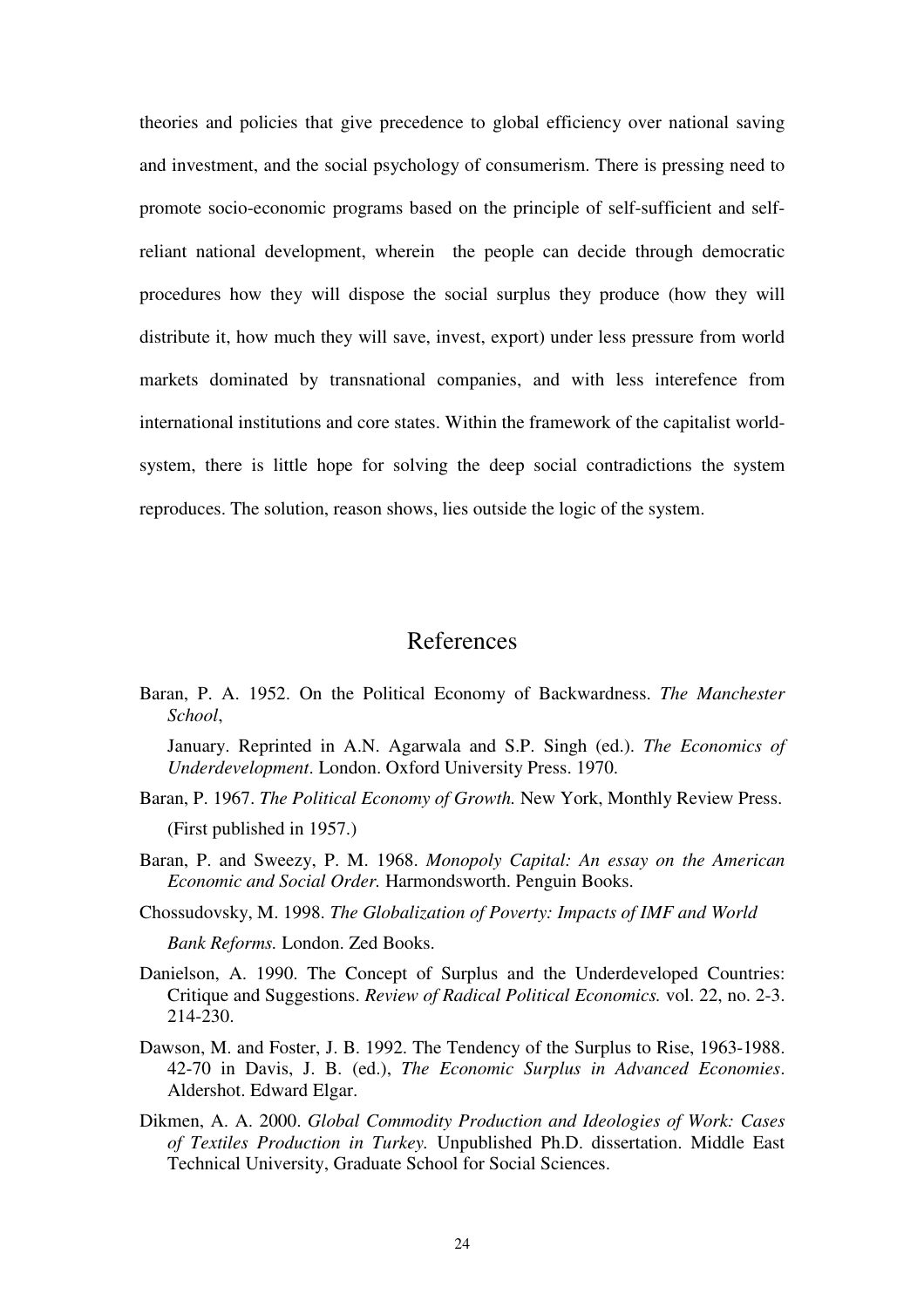- Drezner, Daniel W. 2004. The Outsourcing Bogeyman. *Foreign Affairs.* May/June, http://www.foreignaffairs.org. (1 November 2004).
- ECLAC 2002. Globalization and Development, Twenty-Ninth Session: Brasilia, Brazil, 6-10 May 2002; ECLAC, United Nations. Dist. GENERAL LC/G.2157(SES.29/3) 15 April 2002.
- *Economist, The* 2004. Survey of Outsourcing. Nov. 13, 2004.
- Emmanuel, Arghiri. 1979. *Unequal Exchange: A Study of the Imperialism of Trade*. London. NLB.
- Feenstra, R. C. 1998. Integration of Trade and Disintegration of Production in the Global Economy. *Journal of Economic Perspectives.* 12:4. Fall. 31-50.
- Figueroa, H. 1996. In the Name of Fashion: Exploitation in the Garment Industry. *NACLA Report on the Americas*. XXIX:4, 34-40.
- Friedman, G. 2005. Labor Unions in the United States.

http://www.eh.net/encyclopedia/?article=friedman.unions.us (11 May 2005).

- Garegnani, Pierangelo. 1988. Surplus approach to value and distribution. The Palgrave: A Dictionary of Economics. (eds.) John Eatwell, Murray Milgate, Peter Newman. Vol. 4. London. Macmillan. 560-573.
- Gereffi, G. 1989. Rethinking Development Theory: Insights from East Asia and Latin America. *Sociological Forum.* 4:4, 505-533.
- Gereffi, G. 1994. The Organization of Buyer-Driven Global Commodity Chains: How U.S. Retailers Shape Overseas Production Networks. in G. Gereffi and M. Korzeniewicz (eds.), *Commodity Chains and Global Capitalism.* Westport, Connecticut. Praeger, 95-122.
- Giljum, S. and Eisenmenger, N. 2003. North-South trade and the distribution of environmental goods and burdens: A biophysical perspective. SERI Working Paper No. 2, June 2003.
- Gosh, Jayati. 2003. The New Water Wars. *Frontline,* 20 (04), February 15 28. http://www.flonnet.com/fl2004/stories/20030228004110700.htm (17.05.2005).
- ICC (International Chamber of Commerce) 2002. The liberalization of advertising services. Commission on Marketing and Advertising. November 2002.

ttp://www.iccwbo.org/home/statements\_rules/statements/2002/liberalization\_adve rtising\_services.asp

JIL 2000. The Japan Institute for Labor Policy and Training. *Labor Situation in Japan.* Japanese Working Life Profile 2000 -Labour Statistics; Labor Relations Table 69

http://www.jil.go.jp/test/eSituation/pdf/7.pdf (11 May 2005).

JIL 2004. The Japan Institute for Labor Policy and Training. *Labor Situation in Japan and Analysis 2004/2005,*

http://www.jil.go.jp/english/laborinfo/library/situation2004.htm (11 May 2005).

Jones, Marc. 2001. The Contradictions of Globalisation. *Journal of Australian Political Economy*. No. 48. December. 5-22.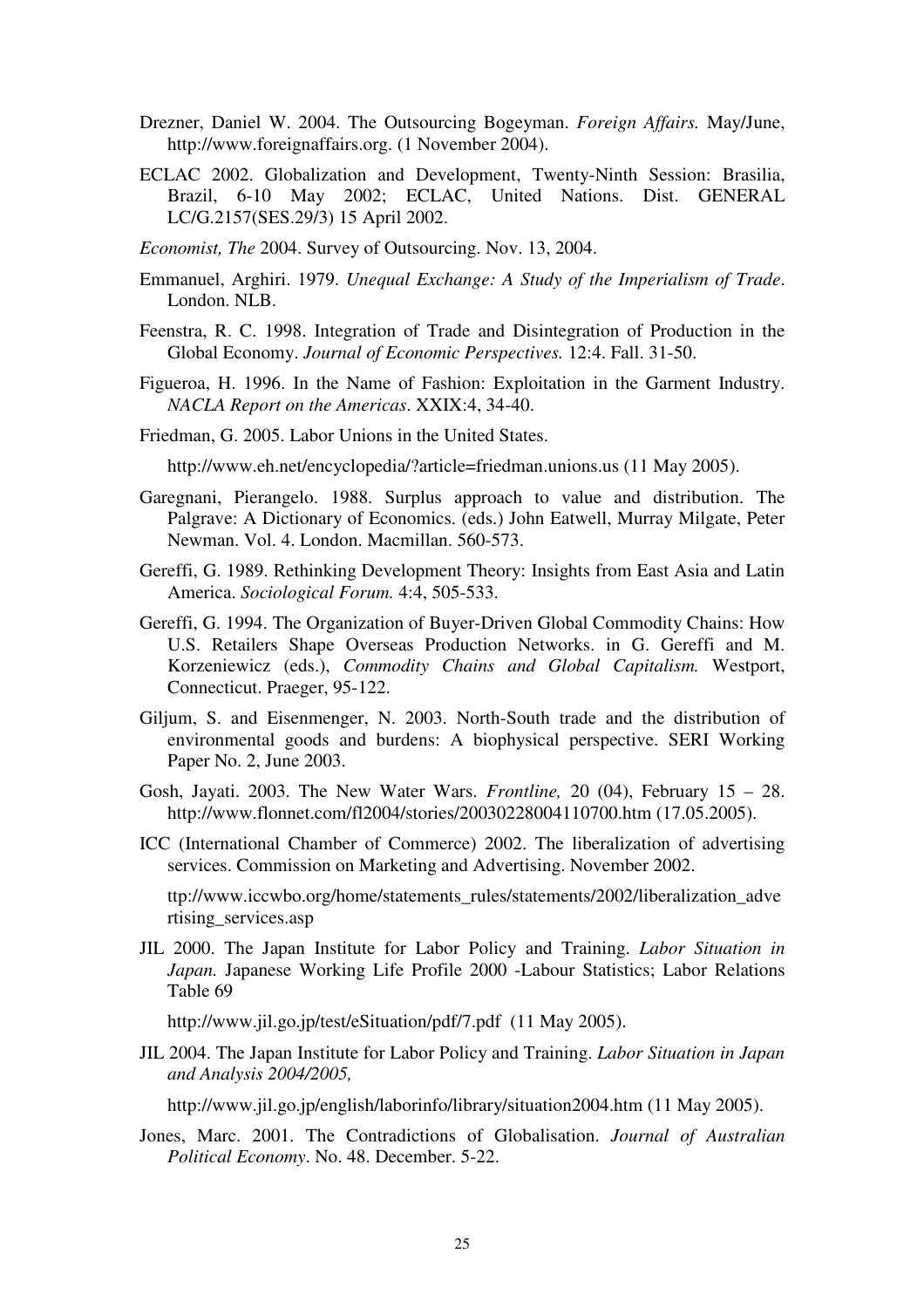- Jorgenson, A. K. and James Rice. 2005. Structural Dynamics of International Trade and Material Consumption: A Cross-National Study of the Ecological Footprints of Less-Developed Countries. *Journal of World-Systems Research.* XI. I. July. 57- 77.
- Kanth, R. 1987. Against 'Surplus' Theorizing: A Comment, *Review of Radical Political Economics*. vol. 19. no. 2. 83-85.
- Kaplan, D. and Kaplinsky, R. 1999. Trade and Industrial Policy on an Uneven Playing Field: The Case of the Deciduous Fruit Canning Industry in South Africa. *World Development*. 27:10. 1787-1801.
- Köhler, G. 1998. The Structure of Global Money and World Tables of Unequal Exchange. *Journal of World-Systems Research.* vol. 4. no. 2. Fall. 145-168.
- Lipke, J. 2002. *Globaler Handel und ungleicher Tausch – Eine entwicklunsgeographische Studie unter Einbezug werttheoretischer und ökologischer Ansätze*, Wissenschaftliche Hausarbeit für das 1. Staatsexamen (Studienrat), Berlin September 2002. Shorter English version: Unequal Exchange and Ecological Consumption – a Quantitative Study of Dependency Structures in the World System.

Both documents at http://www.zyklotrop.de/mulli (11 May 2005).

- Lippit, V. D. 1985. The Concept of the Surplus in Economic Development. *Review of Radical Political Economics.* vol. 17. no. 1-2.. 1-19.
- Lippit, V. D. 1987. Surplus Theorizing Reaffirmed. *Review of Radical Political Economics.* vol. 19. no. 2. 86-88.
- Lippit, V. D. 1988. Class Structure, Modes of Production and Economic Development. *Review of Radical Political Economics.* vol. 20 no. 2-3. 18-24.
- Lippit, V. 1992. Reevaluating the Concept of the Surplus. 71-90 in Davis, J. B. (ed.), *The Economic Surplus in Advanced Economies*. Aldershot. Edward Elgar.
- Mayer, Jörg. 2003. The Fallacy of Compositon: A Review of the Literature. *UNCTAD Discussion Papers* No. 166. February.
- Moberg, David. 2004. Plunder and Profit: The IMF and World Bank continue to push privatization, in spite of its massive failures. *In These Times*, March 4.
	- http://www.inthesetimes.com/comments.php?id=640\_0\_1\_0\_C (17.05.2005)
- Morisset, Jacques. 1998. Unfair Trade? The Increasing Gap between World and Domestic Prices in Commodity Markets during the Past 25 Years. *The World Bank Economic Review*. 12(3) 503-25.
- Nasser, Alan G. 2003. The Tendency to Privatize. *Monthly Review.* March.
- Nolan, Peter. 2003. Industrial Policy in the Early 21st Century: The Challenges of the Global Business Revolution. In Chang, Ha-Joon Rethinking Development Economics. London. Anthem Press. 299-321.
- Ram, R. 2004. Trends in Developing Countries' Commodity Terms-of-Trade since 1970. *Review of Radical Political Economics*. 36:2. Spring. 241-253.
- Reich, Utz-Peter. 2004. Inequality in International Trade, Paper Prepared for the  $28<sup>th</sup>$ General Conference of The International Association for Research in Income and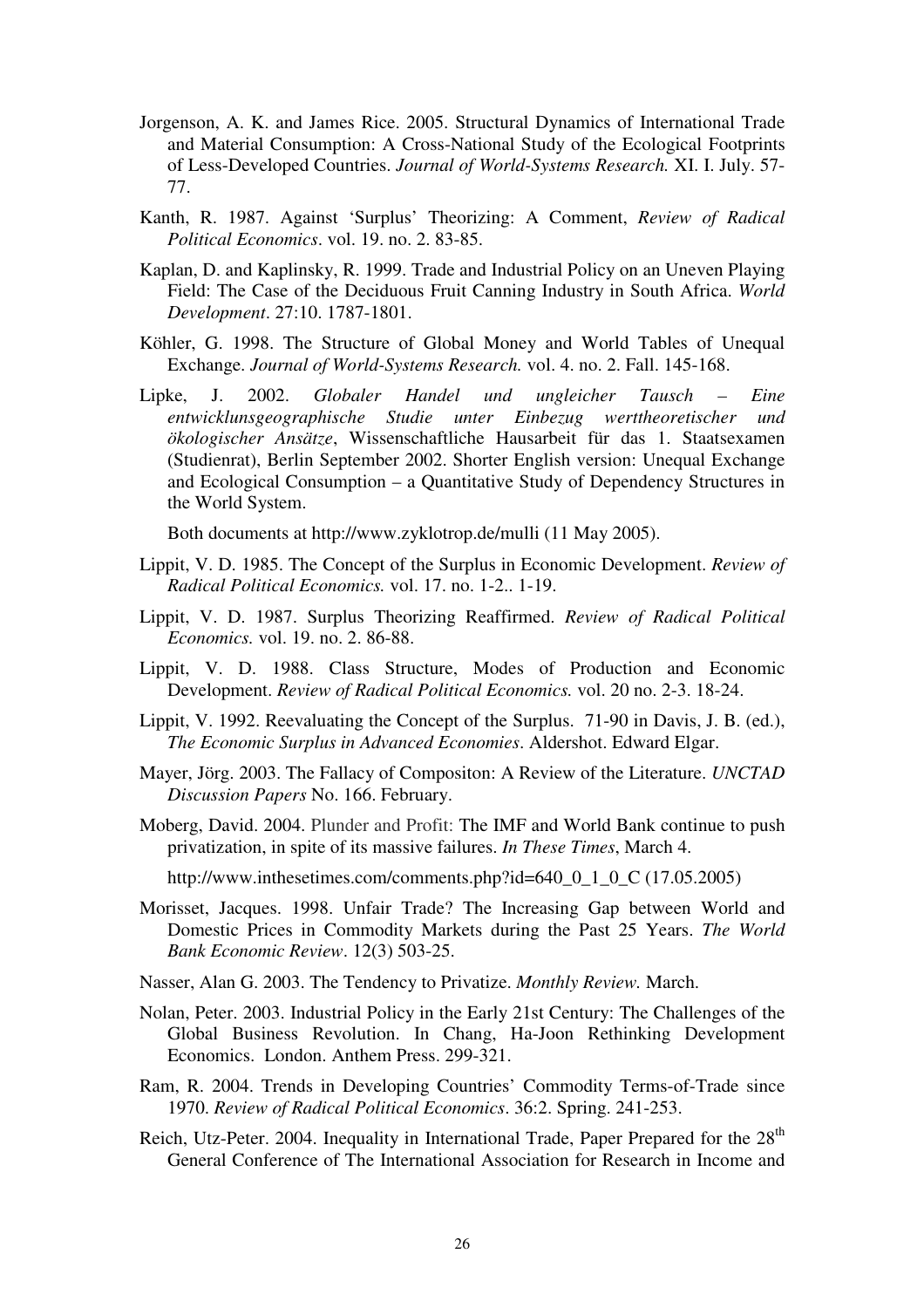Wealth, Cork, Ireland, August 22-28, 2004. http://www.iari.org (downloaded 131 May 2005).

- Shaikh, Anwar. 2003. Who Pays for the "Welfare" in the Welfare State?: A Multicountry Study. *Social Research*. 70 (2) Summer.
- Sklair, L. 1994. Capitalism and development in global perspective, 165-185 in Sklair, L. (ed.), *Capitalism and Development,* London, Routledge.
- Stanfield, J. R. 1973. *The Economic Surplus and Neo-Marxism*, Lexington, Massachussetts, Lexington Books.
- Tabb, William K. 2005. Capital, Class and the State in the Global Political Economy. *Globalizations*, May Vol. 2, No. 1, 47-60.
- Talbot, J. M. 1997. Where does your coffee dollar go?: The division of income and surplus along the coffee commodity chain. *Studies in Comparative International Development.* 32:1. 56-92.
- UNCTAD. 1996. *Trade and Development Report 1996.* New York, United Nations.
- UNCTAD. 1999. *Trade and Development Report 1999*. New York, United Nations.
- UNCTAD. 2002. *Trade and Development Report 2002*. New York, United Nations.
- USBancorp. 2001-2003. *Mergers and Acquisitions insights: Middle Market M&A Outlook 2001, Mergers and Acquisitions insights: Middle Market M&A Outlook 2002, Mergers and Acquisitions insights: Middle Market M&A Outlook 2003.*
- Walby, Sylvia. 2000. Analyzing Social Inequality in the Twenty-First Century: Globalization and Modernity Restructure Inequality. *Contemporary Sociology.* 29(6). November. 813-818.
- Ward, M. 1985. *Purchasing Power Parities and Real Expenditures in the OECD*. Paris OECD.
- Wolff, R. (2005) "Personal Debts and US Capitalism" *Monthly Review,* 15 October 2005.

http://mrzine.monthlyreview.org/wolff151005.html

- World Bank. 2000. *World Development Report 2000/2001: Attacking Poverty*, New York, Oxford University Press.
- Yeldan, E. 1995. Surplus Creation and Extraction Under Structural Adjustment: Turkey, 1980-1992. *Review of Radical Political Economics.* vol. 27, no. 2. 38-72.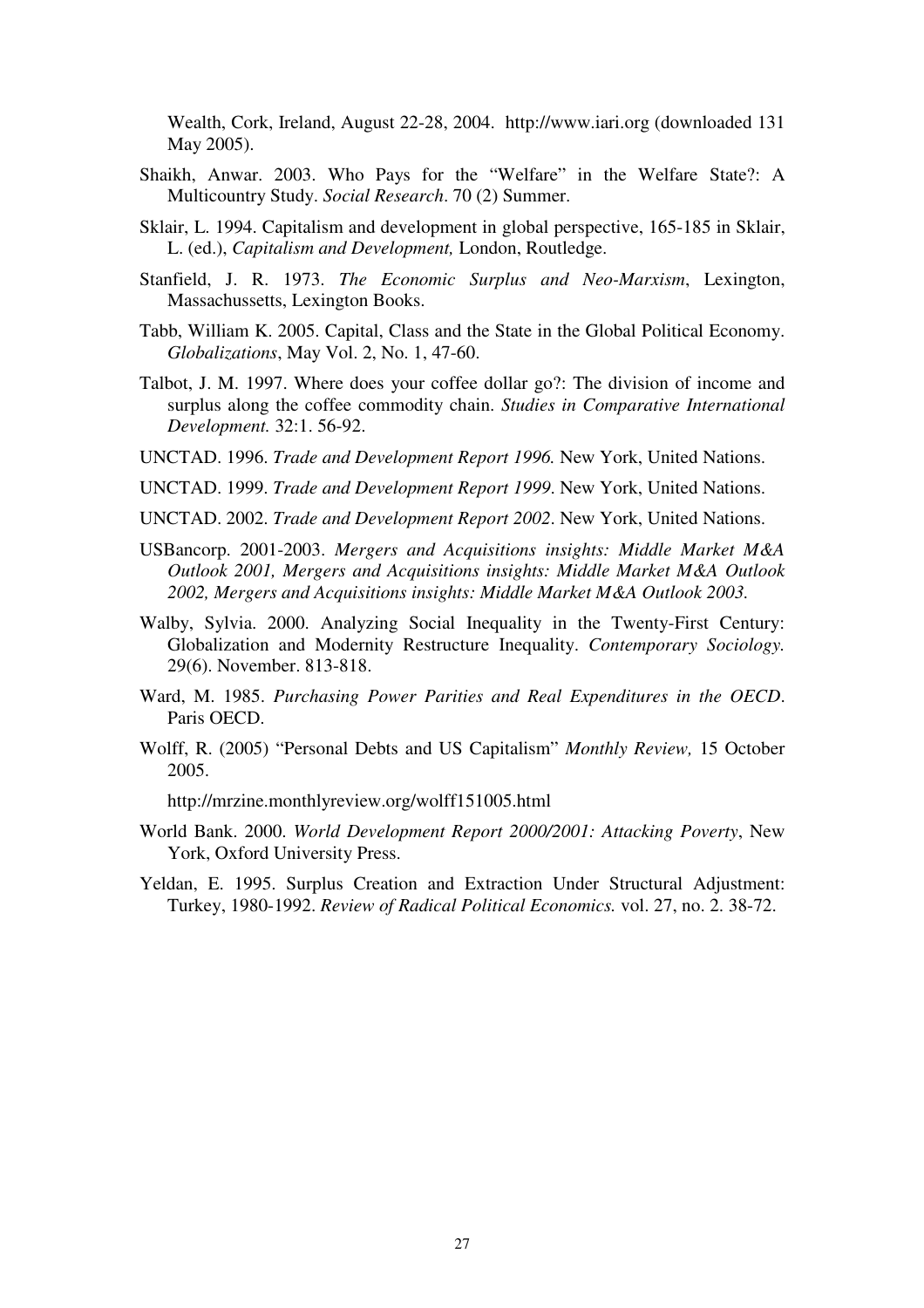# Appendix Table A1

|                                   | World exports by origin and destination, 1985 and 2000 (billions US dollars) |                  |                         |                         |                                      |                     |                |                     |                       |
|-----------------------------------|------------------------------------------------------------------------------|------------------|-------------------------|-------------------------|--------------------------------------|---------------------|----------------|---------------------|-----------------------|
| 1985<br>destination<br>origin     | Western<br>Europe                                                            | US and<br>Canada | Other<br>industrialized | Total<br>industrialized | Latin<br>America<br>and<br>Caribbean | Asian<br>developing | Africa         | Total<br>developing | Total<br>by<br>origin |
| Western<br>Europe                 | 663                                                                          | 115              | 35                      | 813                     | 18                                   | 55                  | 27             | 102                 | 915                   |
| US and<br>Canada                  | 84                                                                           | 157              | 53                      | 294                     | 24                                   | 40                  | $\overline{7}$ | 71                  | 362                   |
| Other<br>industrialized           | 51                                                                           | 106              | 22                      | 179                     | $\overline{7}$                       | 57                  | $\overline{4}$ | 66                  | 245                   |
| Total<br>industrialized           | 798                                                                          | 378              | 110                     | 1284                    | 49                                   | 152                 | 38             | 239                 | 1522                  |
| Latin<br>America and<br>Caribbean | 33                                                                           | 64               | 9                       | 106                     | 15                                   | $\overline{4}$      | $\mathbf{2}$   | 20                  | 128                   |
| Asian<br>developing               | 77                                                                           | 93               | 91                      | 259                     | $\overline{7}$                       | 84                  | $\overline{4}$ | 95                  | 356                   |
| Africa                            | 64                                                                           | 18               | $\overline{4}$          | 86                      | $\overline{2}$                       | $\overline{4}$      | $\overline{2}$ | 9                   | 95                    |
| Total<br>developing               | 175                                                                          | 175              | 104                     | 453                     | 24                                   | 95                  | 9              | 126                 | 579                   |
| Rest of<br>world                  | 73                                                                           | $\overline{4}$   | $\overline{7}$          | 84                      | $\overline{2}$                       | 18                  | $\overline{7}$ | 24                  | 108                   |
| Total by<br>destination           | 1045                                                                         | 557              | 221                     | 1821                    | 75                                   | 265                 | 51             | 389                 | 2209                  |
| 2000                              | Western                                                                      | US and           | Other                   | Total                   | Latin                                | Asian               | Africa         |                     |                       |
| destination<br>origin             | Europe                                                                       | Canada           | industrialized          | industrialized          | America<br>and<br>Caribbean          | developing          |                | Total<br>developing | Total<br>by<br>origin |
| Western<br>Europe                 | 1952                                                                         | 352              | 115                     | 2427                    | 77                                   | 222                 | 46             | 345                 | 2764                  |
| US and<br>Canada                  | 283                                                                          | 505              | 145                     | 934                     | 245                                  | 184                 | 8              | 436                 | 1371                  |
| Other<br>industrialized           | 153                                                                          | 237              | 46                      | 436                     | 23                                   | 260                 | 8              | 283                 | 720                   |
| Total<br>industrialized           | 2389                                                                         | 1095             | 306                     | 3790                    | 337                                  | 666                 | 61             | 1064                | 4862                  |
| Latin<br>America and<br>Caribbean | 61                                                                           | 283              | 15                      | 360                     | 77                                   | 23                  | $\overline{0}$ | 100                 | 459                   |
| Asian<br>developing               | 360                                                                          | 452              | 291                     | 1103                    | 38                                   | 628                 | 15             | 681                 | 1784                  |
| Africa                            | 84                                                                           | 31               | 8                       | 130                     | 8                                    | 31                  | 8              | 38                  | 168                   |
| Total<br>developing               | 505                                                                          | 766              | 314                     | 1585                    | 123                                  | 674                 | 23             | 819                 | 2404                  |
| Rest of<br>world                  | 283                                                                          | 38               | 15                      | 337                     | 8                                    | 38                  | 8              | 54                  | 390                   |

#### World exports by origin and destination , 1985 and 2000 (billions US dollars)

Source: Figures calculated from Table 2.2 ("Structure of World Imports, By Origin and Destination, 1985 and 2000" showing exports in percentages of world exports) from ECLAC (2002: 33); and from world "exports of goods and services" figures in World Development Indicators of the World Bank (http://devdata.worldbank.org/dataonline).

Note to ECLAC table: The data on world imports refer to the total imports of 82 reporting countries, corresponding to approximately 90% of world trade. 1985 refers to the annual average for the period 1984-1986. 2000 refers to the annual average for 1999-2000. The countries not included as reporting countries are primarily those with economies in transition. Western Europe: European Union plus Switzerland, Norway and Iceland. Other industrailized: Japan, Australia, New Zealand and Israel. "Rest of World" is not included as a destination for lack of information. Asian origin, [sic] "Rest of World" refers to economies in transition, Oceania except Australia and New Zealand, free zones, etc.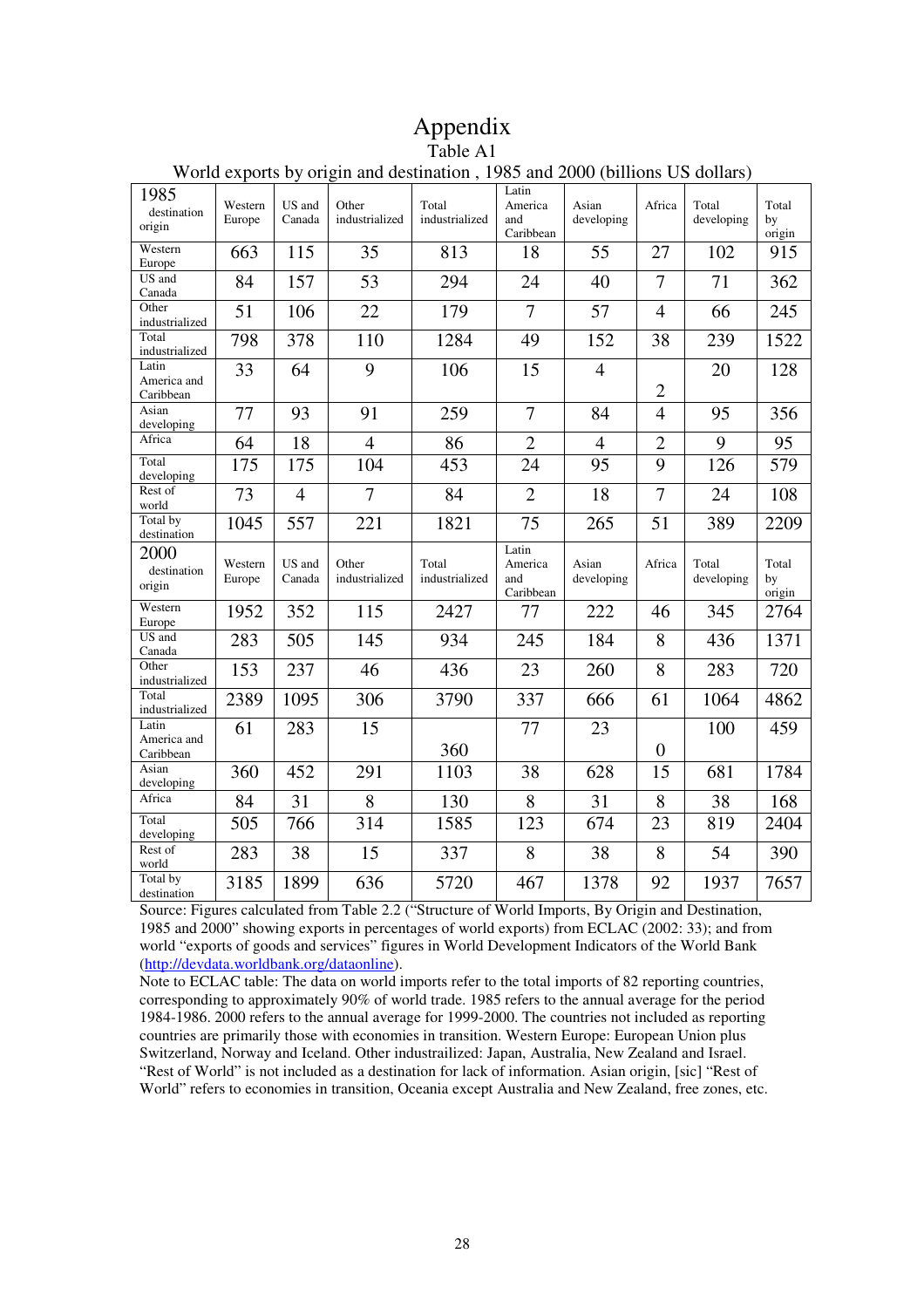## Table: A2 World exports by origin and destination, 1985 and 2000 in current international dollars (billion current international dollars)

| 1985<br>destination<br>origin     | Western<br>Europe | US and<br>Canada | Other<br>industrialized | Total<br>industrialized | Latin<br>America<br>and<br>Caribbean | Asian<br>developing | Africa         | Total<br>developing | Total<br>by<br>origin |
|-----------------------------------|-------------------|------------------|-------------------------|-------------------------|--------------------------------------|---------------------|----------------|---------------------|-----------------------|
| Western<br>Europe                 | 1052              | 182              | 56                      | 1291                    | 28                                   | 88                  | 42             | 161                 | 1452                  |
| US and<br>Canada                  | 86                | 161              | 55                      | 302                     | 25                                   | 41                  | $\overline{7}$ | 73                  | 373                   |
| Other<br>industrialized           | 62                | 129              | 27                      | 218                     | 8                                    | 70                  | 5              | 81                  | 299                   |
| Total<br>industrailized           | 1200              | 473              | 138                     | 1811                    | 61                                   | 199                 | 54             | 315                 | 2123                  |
| Latin<br>America &<br>Caribbean   | 80                | 155              | 21                      | 257                     | 37                                   | 11                  | 5              | 48                  | 311                   |
| Asian<br>developing               | 176               | 211              | 206                     | 588                     | 15                                   | 191                 | 10             | 216                 | 809                   |
| Africa                            | 128               | 35               | 9                       | 173                     | $\overline{4}$                       | 9                   | $\overline{4}$ | 18                  | 190                   |
| Total<br>developing               | 385               | 402              | 236                     | 1018                    | 57                                   | 211                 | 20             | 282                 | 1310                  |
|                                   |                   |                  |                         |                         |                                      |                     |                |                     |                       |
| 2000<br>destination<br>origin     | Western<br>Europe | US and<br>Canada | Other<br>industrialized | Total<br>industrialized | Latin<br>America<br>and<br>Caribbean | Asian<br>developing | Africa         | Total<br>developing | Total<br>by<br>origin |
| Western<br>Europe                 | 446               | 80               | 26                      | 554                     | 17                                   | 51                  | 10             | 79                  | 3395                  |
| US and<br>Canada                  | 293               | 523              | 151                     | 968                     | 254                                  | 190                 | 8              | 452                 | 1420                  |
| Other<br>industrialized           | 126               | 196              | 38                      | 360                     | 19                                   | 215                 | 6              | 234                 | 594                   |
| Total<br>industrialized           | 2818              | 1152             | 330                     | 4309                    | 367                                  | 678                 | 71             | 1109                | 5409                  |
| Latin<br>America and<br>Caribbean | 112               | 517              | 28                      | 657                     | 140                                  | 42                  | $\overline{0}$ | 182                 | 839                   |
| Asian<br>developing               | 1387              | 1741             | 1121                    | 4249                    | 148                                  | 2420                | 59             | 2626                | 6875                  |
| Africa                            | 227               | 82               | 21                      | 350                     | 21                                   | 82                  | 21             | 103                 | 453                   |

Source : Calculated from Table A1 and exchange rate distorsion factors. Exchange rate distorsion factors found by dividing GDP, PPP (current international \$) figures by GDP (current US\$) figures from World Development Indicators of the World Bank (http://devdata.worldbank.org/dataonline) for 1985 and 2000. As the regional data of the World Bank do not correspond to those of Table A1 drawn from ECLAC, approximations for exchange rate distorsion explained in Table A4 were used.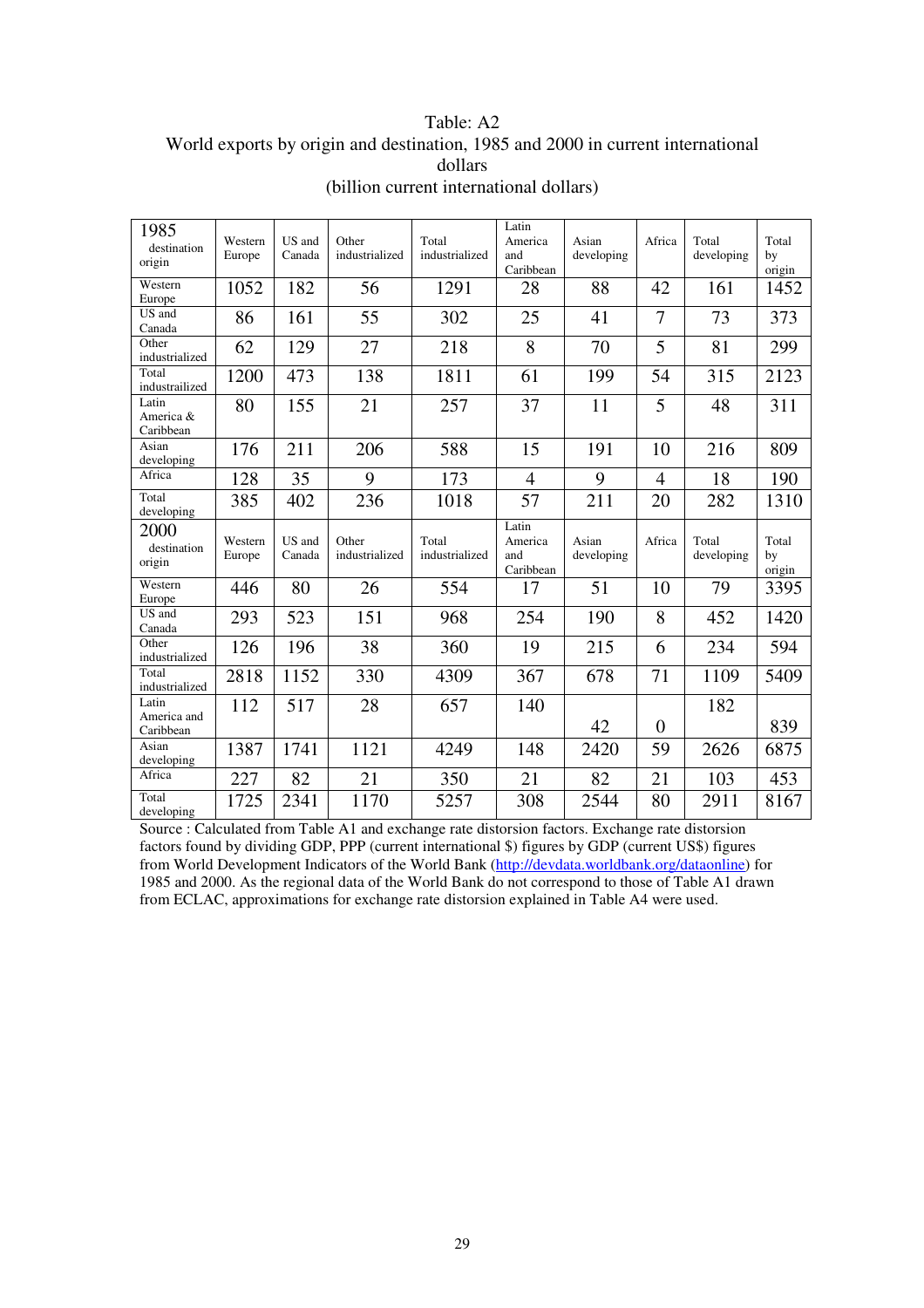| 1985<br>destination<br>origin     | Western<br>Europe | US and<br>Canada | Other<br>industrialized | Total<br>industrialized | Latin<br>America<br>and<br>Caribbean | Asian<br>developing | Africa         | Total<br>developing | Total<br>by<br>origin |
|-----------------------------------|-------------------|------------------|-------------------------|-------------------------|--------------------------------------|---------------------|----------------|---------------------|-----------------------|
| Western<br>Europe                 | 389               | 67               | 21                      | 478                     | 10                                   | 32                  | 16             | 60                  | 597                   |
| US and<br>Canada                  | $\overline{2}$    | 5                | $\overline{2}$          | 9                       | $\mathbf{1}$                         | $\mathbf{1}$        | $\overline{0}$ | $\overline{2}$      | 11                    |
| Other<br>industrialized           | 11                | 23               | $\overline{5}$          | 39                      | $\mathbf{1}$                         | 13                  | 1              | 14                  | 53                    |
| Total<br>industrialized           | 403               | 95               | 27                      | 525                     | 13                                   | 46                  | 17             | 76                  | 601                   |
| Latin<br>America and<br>Caribbean | 47                | 91               | 13                      | 151                     | 22                                   | 6                   | 3              | 28                  | 182                   |
| Asian<br>developing               | 99                | 118              | 115                     | 329                     | 8                                    | 107                 | 6              | 121                 | 453                   |
| Africa                            | 64                | 18               | $\overline{4}$          | 86                      | $\overline{2}$                       | $\overline{4}$      | $\overline{2}$ | 9                   | 95                    |
| Total<br>developing               | 210               | 227              | 132                     | 567                     | 33                                   | 118                 | 11             | 158                 | 731                   |
| 2000                              |                   |                  |                         |                         | Latin                                |                     |                |                     |                       |
| destination<br>origin             | Western<br>Europe | US and<br>Canada | Other<br>industrialized | Total<br>industrailized | America<br>$\&$<br>Caribbean         | Asian<br>developing | Africa         | Total<br>developing | Total<br>by           |
| Western<br>Europe                 | 446               | 80               | 26                      | 554                     | 17                                   | 51                  | 10             | 79                  | origin<br>631         |
| US and<br>Canada                  | 10                | 18               | $\overline{5}$          | 33                      | 9                                    | $\overline{7}$      | $\overline{0}$ | 16                  | 49                    |
| Other<br>industrialized           | $-27$             | $-41$            | $-8$                    | $-76$                   | $-4$                                 | $-45$               | $-1$           | $-49$               | $-125$                |
| Total<br>industrialized           | 429               | 57               | 23                      | 512                     | 22                                   | 12                  | 9              | 45                  | 555                   |
| Latin<br>America and<br>Caribbean | 51                | 234              | 13                      | 297                     | 63                                   | 19                  | $\overline{0}$ | 82                  | 380                   |
| Asian<br>developing               | 1027              | 1289             | 830                     | 3146                    | 109                                  | 1792                | 44             | 1945                | 5091                  |
| Africa                            | 142               | 52               | 13                      | 220                     | 13                                   | 52                  | 13             | 65                  | 285                   |

Table A3 Unrequited transfers through exports due to exchange rate distorsion, 1985 and 2000 (billion current international dollars)

Source: Calculated by taking differences of corresponding regional export figures in Tables A1 and A2.